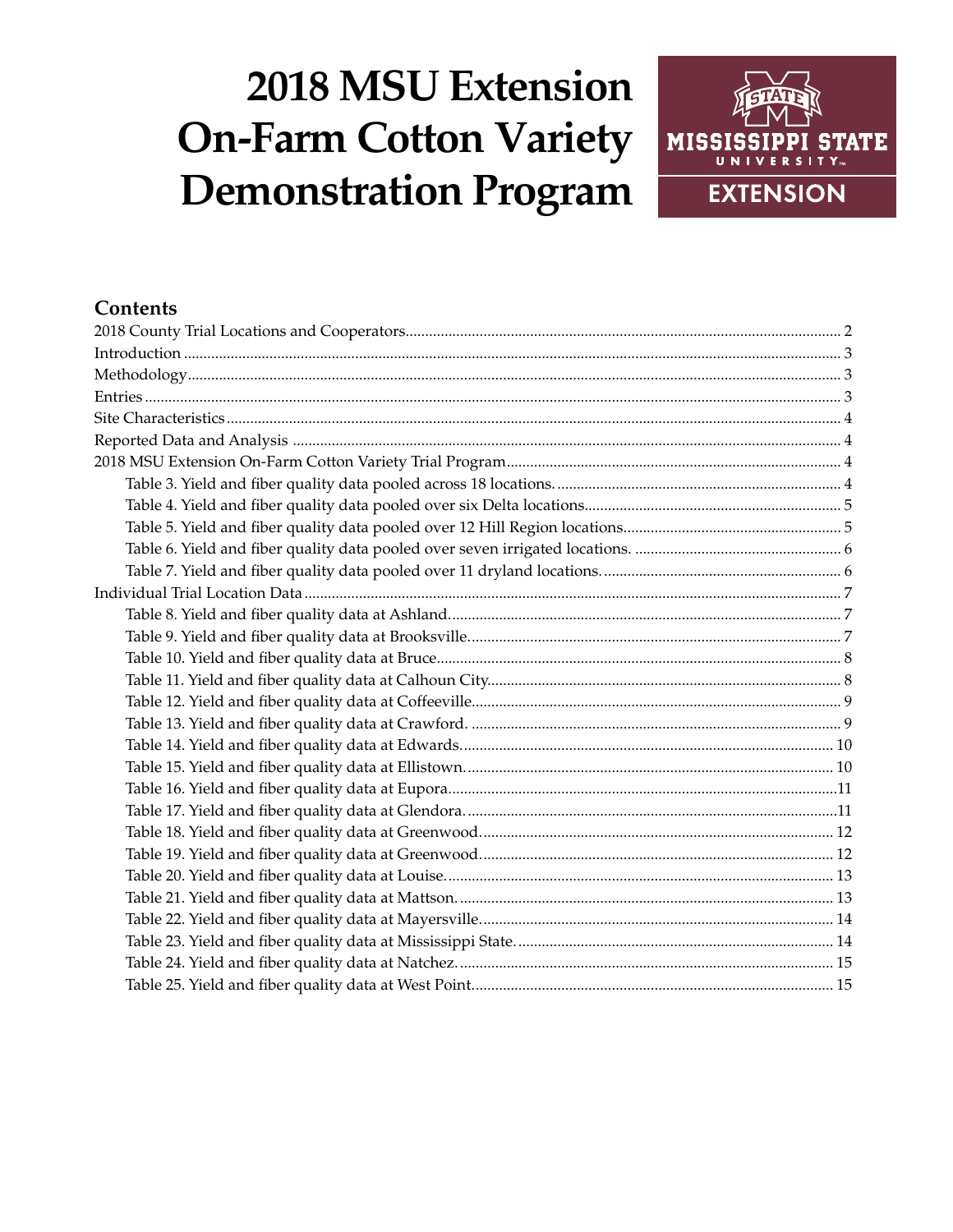# <span id="page-1-0"></span>**2018 County Trial Locations and Cooperators**

Trials arranged and conducted by Darrin Dodds, PhD.

Assistance provided by Savana Davis, Lucas Franca, Steven Hall, William Rutland, Tyler Soignier, Brint Lindsey, and Joseph Hayes.

Special thanks to Tyson Raper, PhD, University of Tennessee – West Tennessee Research and Education Center.

| Table 1. Locations, growers, and cooperating agronomists for 2018 MSU Extension On-Farm Cotton Variety |  |
|--------------------------------------------------------------------------------------------------------|--|
| <b>Demonstration Program.</b>                                                                          |  |

| Location          | Grower                     | <b>Agronomist</b>     |
|-------------------|----------------------------|-----------------------|
| Ashland           | Heath Byrd                 | Michael Pruitt        |
| Brooksville       | Darrin Dodds               | Darrin Dodds          |
| <b>Bruce</b>      | Trey Brower                | Darrin Dodds          |
| Calhoun City      | Seth Davis                 | <b>Bill Burdine</b>   |
| Coffeeville       | Coley Bailey               | Darrin Dodds          |
| Crawford          | Rodney Mast/Lowell Mullett | Darrin Dodds          |
| Edwards           | Kendall Garraway           | Darrin Dodds          |
| Ellistown         | Larry Coker                | Charlie Stokes        |
| Eupora            | Matt Knight                | Dennis Reginelli      |
| Glendora          | Mike Sturdivant            | Darrin Dodds          |
| Greenwood         | John Moor                  | Andy Braswell         |
| Greenwood         | <b>Travis Dunn</b>         | Andy Braswell         |
| Louise            | <b>Byron Seward</b>        | Darrin Dodds          |
| Mattson           | <b>Bowen Flowers</b>       | Darrin Dodds          |
| Mayersville       | Chase Mahalitic            | Darrin Dodds          |
| Mississippi State | Darrin Dodds               | Darrin Dodds          |
| Natchez           | Matthew Guedon             | Darrin Dodds          |
| <b>West Point</b> | <b>Ben Harlow</b>          | <b>Charlie Stokes</b> |

Mississippi State University Extension sincerely appreciates the time and effort of the cooperating growers and Mississippi State University agronomists. In addition, several independent consultants provided a tremendous level of assistance with these trials, including Ty Edwards, Jason Grafton, Bert Falkner, Tucker Miller, and Tim Richards. Sincere gratitude is also extended to the following seed companies and representatives for providing seed for these trials: BASF, Andy White; Crop Production Services/Dyna-Gro, Scott Cummings; Dow AgroSciences/Phytogen Cottonseed, Tom Eubank; Americot/NexGen, Chase Samples; and Delta and Pine Land, Greg Ferguson. Cooperation from all aforementioned parties is essential for success of the MSU Extension On-Farm Cotton Variety Demonstration Program. In addition, partial financial support for this project was provided by each participating company and Cotton Incorporated.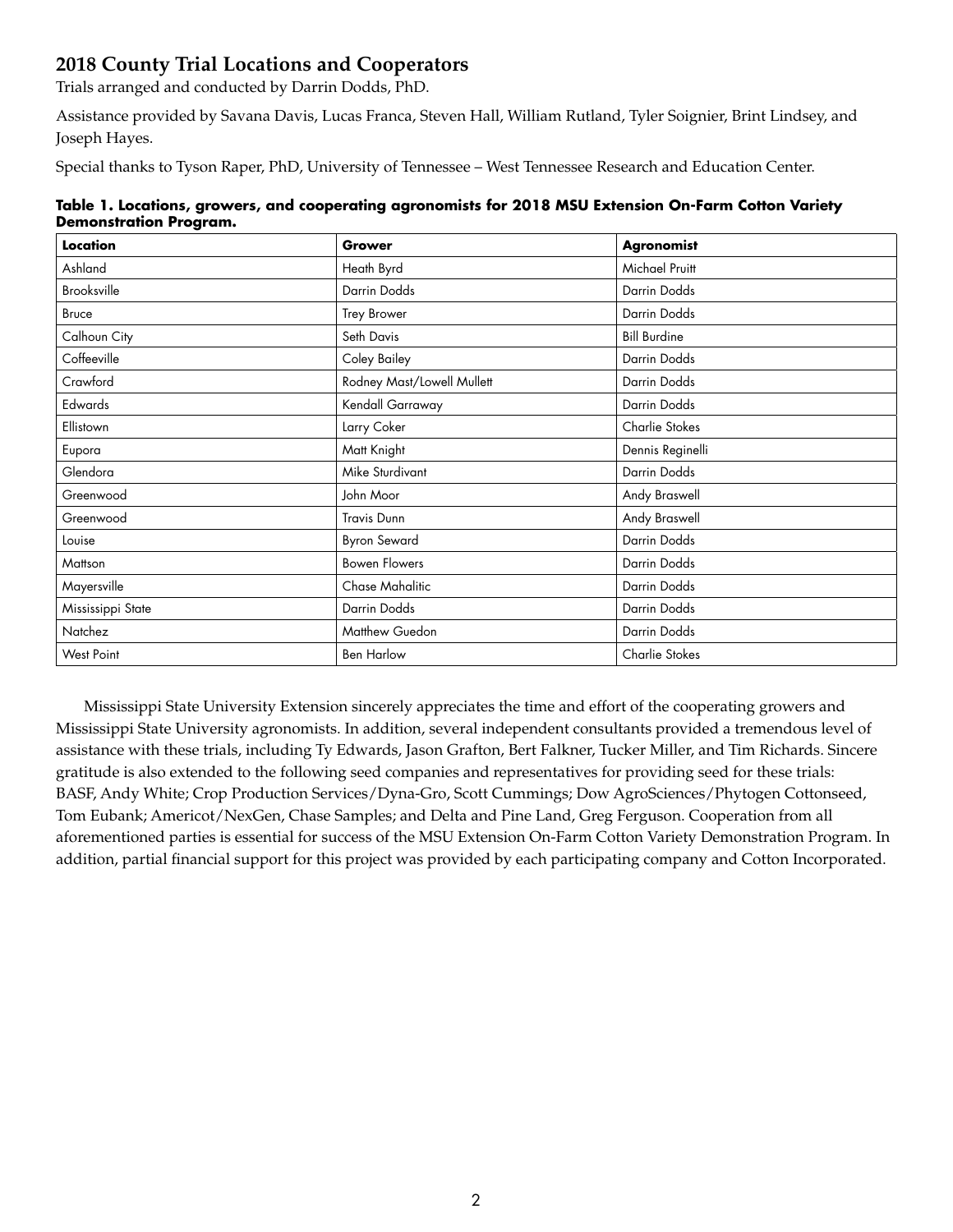## <span id="page-2-0"></span>**Introduction**

The cotton variety selection process is often difficult and, in many cases, leaves growers wondering for the remainder of the growing season whether they made the right variety selection decisions. Furthermore, the rapid introduction of new varieties and discontinued production of "older" varieties has become commonplace over the past several years

Historically, a premier variety would remain in the marketplace for a long period of time. However, a variety that performs well today typically has a life span of 4–6 years. One that does not perform well will likely remain on the market for less than 3 years. In addition, the historical standard for variety testing information was to have 2–3 years of data before releasing any given variety. Today, 1–2 years of "broad-scale" variety testing is common. Therefore, greater demand has been placed on testing a variety in as many environments as possible as a substitute for multiple years of data. In most cases, variety testing before release is conducted by private industry through a series of testing methods and through university official variety trial (OVT) programs. Official variety trial data is typically available for 1 year before the release of a given variety.

Our on-farm testing program is not designed to replace or compete with small-plot OVT testing programs; rather, it is designed to complement the data that is provided by OVT programs. The use of large-plot variety trial data in conjunction with small-plot OVT data provides a tremendous resource to Mississippi growers with respect to variety performance.

## **Methodology**

The MSU Extension on-farm testing program is designed to test varieties in as many environments as possible. Limiting the number of entries allows for efficient planting and harvest operations and requires a minimum amount of time from cooperating growers. The number of variety entries each company is given depends on market share. In addition, one to two at-large entries are given to smaller companies in order to provide equal opportunity to as many seed providers as possible. Our on-farm variety tests are usually planted in 8- or 12-row sets using planting equipment provided by each respective grower. In some cases, 4- or 6-row sets are used, depending on site characteristics and grower preference. In addition, two replications of each variety are planted and harvested at all locations. Plot lengths ranged from 500 to 2,600 feet in 2018 depending on the characteristics of the field the trial was conducted in. Seed treatments are at the discretion of the company providing seed. A premium seed treatment package including an insecticide, fungicide, and nematacide was provided for each variety. In-season

management is at the discretion of the growers, who are encouraged to manage the plots as they would manage any given field on their farm.

Each replication for each variety was individually harvested using standard harvest equipment. Harvest weights were collected using a boll buggy or trailer modified to display the weight of seed cotton contained therein. Before all harvest operations, each boll buggy or trailer was calibrated by the Mississippi Department of Agriculture to ensure that accurate harvest weights were collected. An 8- to 10-pound seed cotton sample was collected for each variety tested. In order to reduce ginning time, subsamples from replications number 1 and 2 were composited into a single sample. Seed cotton was ginned at the University of Tennessee – West Tennessee Research and Education Center. Ginning equipment at the WTREC consists of a 20-saw Continental Eagle gin equipped with a stick machine, incline cleaners, two lint cleaners, and a condenser. Fiber quality for each ginned sample was determined using a high-volume instrument (HVI) located at the United States Department of Agriculture Classing Office in Memphis.

#### **Entries**

A maximum of 10 core variety entries per year are allowed in the MSU Extension On-Farm Cotton Variety Trial program. Entries are allotted by market share from respective companies. One entry per year is automatically given to the variety planted on the highest acreage in the previous year based on the annual Varieties Planted Report from USDA-AMS. In 2018, Monsanto/Delta and Pine Land was allotted three spots; Dow AgroSciences/Phytogen Cottonseed was allotted three spots; Bayer CropScience was allotted two spots; and two additional "at-large" entries were given to provide parity between smaller companies with less resources than larger companies. Entries in the 2018 MSU Extension On-Farm Cotton Variety Demonstration Program are listed in **Table 2**.

| Slot                    | Criteria/Company                                  | Variety             |
|-------------------------|---------------------------------------------------|---------------------|
| т                       | At-large entry: Crop Production Services/Dyna-Gro | DG 3526 B2XF        |
| $\overline{\mathbf{2}}$ | At-large entry - Americot                         | <b>NG 3729 B2XF</b> |
| 3                       | <b>BASF</b>                                       | ST 5122GLT          |
| 4                       | <b>BASF</b>                                       | <b>ST 5471GLTP</b>  |
| -5                      | Dow AgroSciences/Phytogen Cottonseed              | <b>PHY 320 W3FE</b> |
| 6                       | Dow AgroSciences/Phytogen Cottonseed              | <b>PHY 430 W3FE</b> |
| $\overline{ }$          | Dow AgroSciences/Phytogen Cottonseed              | <b>PHY 480 W3FE</b> |
| 8                       | Delta and Pine Land                               | DP 1646 B2XF        |
| 9                       | Delta and Pine Land                               | DP 1835 B3XF        |
| 10                      | Delta and Pine Land                               | DP 1845 B3XF        |
|                         |                                                   |                     |

**Table 2. 2018 MSU Extension On-Farm Cotton Variety Demonstration Program entry list.**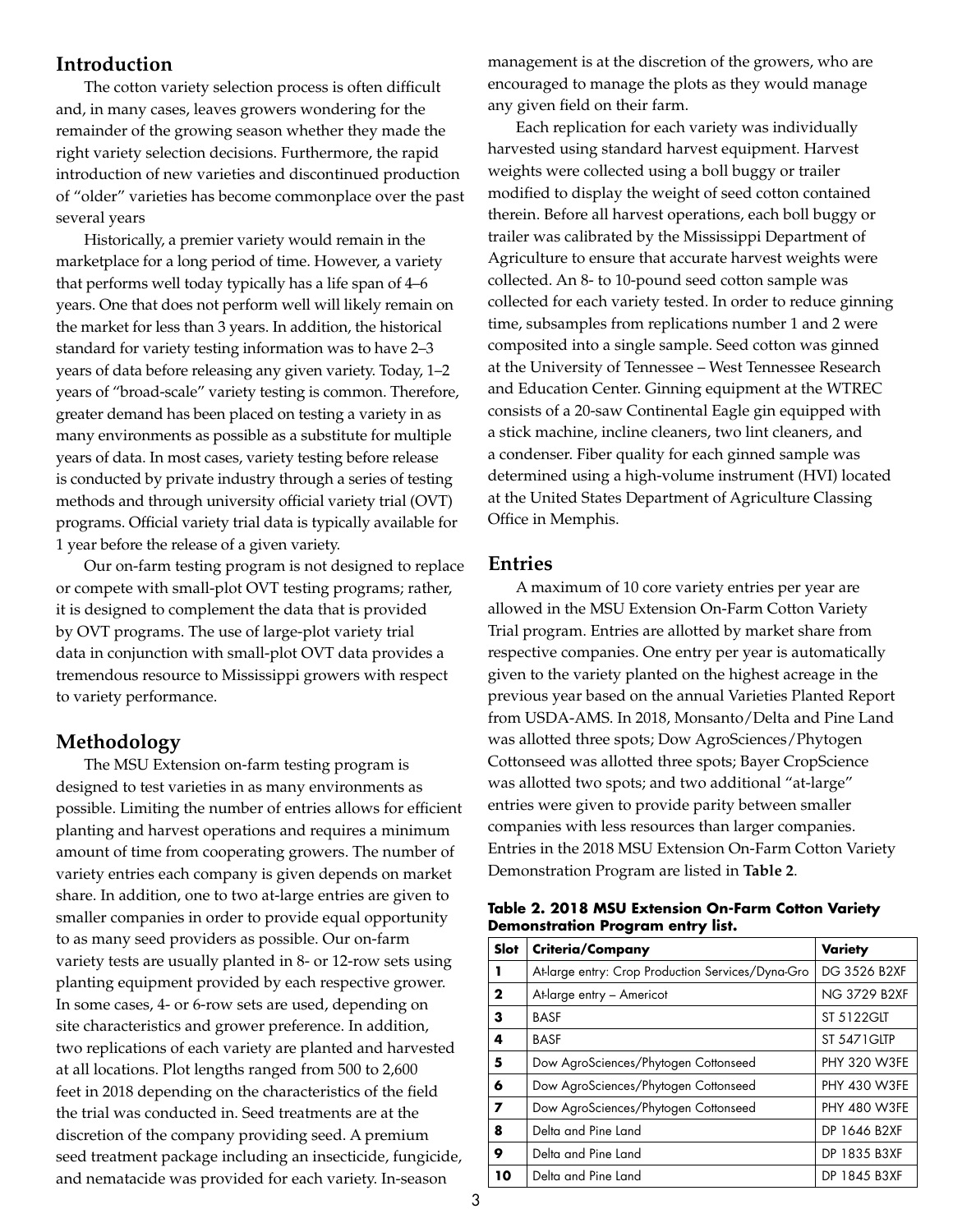## <span id="page-3-0"></span>**Site Characteristics**

Locations for the 2018 MSU Extension On-Farm Cotton Variety Demonstration Program are listed on page 2. Yield trials were conducted at a total of 18 locations. Six locations were in the Delta and 12 in the Hills region. All Delta locations were irrigated; 11 of 12 Hill locations were dryland. The remaining Hill location (Crawford) was pivot irrigated. Field sites were chosen based on grower preference and required elements to conduct a reliable yield trial.

## **Reported Data and Analysis**

Each data table includes the following: variety, lint yield, lint percent, micronaire, staple length (in inches), fiber strength, fiber uniformity, and leaf grade. Data analysis using SAS v. 9.4 was conducted on all replicated trials. Grand means (averages) are presented as well as least significant differences (LSD). Least significant differences are the smallest value with which we can confidently say there is a difference between two means. Differences in means less than the given LSD value are likely due to variability within a given field or environment. For non-replicated trials and fiber data at individual locations, LSDs are not applicable. For locations that were replicated and data from one replication of a given variety was lost, SAS will interpret these data as missing and provide data analysis based on estimates. Therefore, average data for a given location may be slightly different than data reported.

# **2018 MSU Extension On-Farm Cotton Variety Trial Program**

|  |  |  |  |  |  |  |  |  | Table 3. Yield and fiber quality data pooled across 18 locations. |
|--|--|--|--|--|--|--|--|--|-------------------------------------------------------------------|
|--|--|--|--|--|--|--|--|--|-------------------------------------------------------------------|

| Variety             | <b>Lint Yield</b><br>(lb/acre) | <b>Lint Percent</b> | Mic     | Staple (in) | Strength<br>$(g$ /tex $)$ | <b>Uniformity</b><br>(%) | Leaf |
|---------------------|--------------------------------|---------------------|---------|-------------|---------------------------|--------------------------|------|
| <b>DP 1646 B2XF</b> | 1206*                          | 40.7                | 4.6     | 1.21        | 30.4                      | 82.4                     | 4.0  |
| <b>NG 3729 B2XF</b> | 1122                           | 39.1                | 4.8     | 1.19        | 30.9                      | 83.2                     | 4.1  |
| <b>DP 1845 B3XF</b> | 1119                           | 40.7                | 4.3     | 1.24        | 32.2                      | 83.1                     | 4.7  |
| <b>DG 3526 B2XF</b> | 1115                           | 40.9                | 4.8     | 1.12        | 29.1                      | 82.7                     | 3.5  |
| <b>ST 5471GLTP</b>  | 1107                           | 38.5                | 4.4     | 1.14        | 31.3                      | 81.7                     | 3.9  |
| <b>PHY 430 W3FE</b> | 1105                           | 40.4                | 4.5     | 1.12        | 31.6                      | 82.9                     | 3.9  |
| PHY 320 W3FE        | 1083                           | 37.8                | 4.4     | 1.16        | 32.2                      | 83.4                     | 4.2  |
| <b>DP 1835 B3XF</b> | 1081                           | 41.7                | $4.7\,$ | 1.16        | 30.7                      | 82.0                     | 3.9  |
| PHY 480 W3FE        | 1044                           | 39.1                | 4.5     | 1.15        | 31.0                      | 83.4                     | 3.9  |
| <b>ST 5122GLT</b>   | 1031                           | 38.0                | 4.4     | 1.13        | 30.7                      | 81.3                     | 3.8  |
| <b>Grand Mean</b>   | 1101                           | 39.7                | 4.5     | 1.16        | 31.0                      | 82.6                     | 4.0  |
| LSD (0.05)          | 54                             | 0.5                 | 0.1     | 0.01        | 0.8                       | 0.5                      | 0.4  |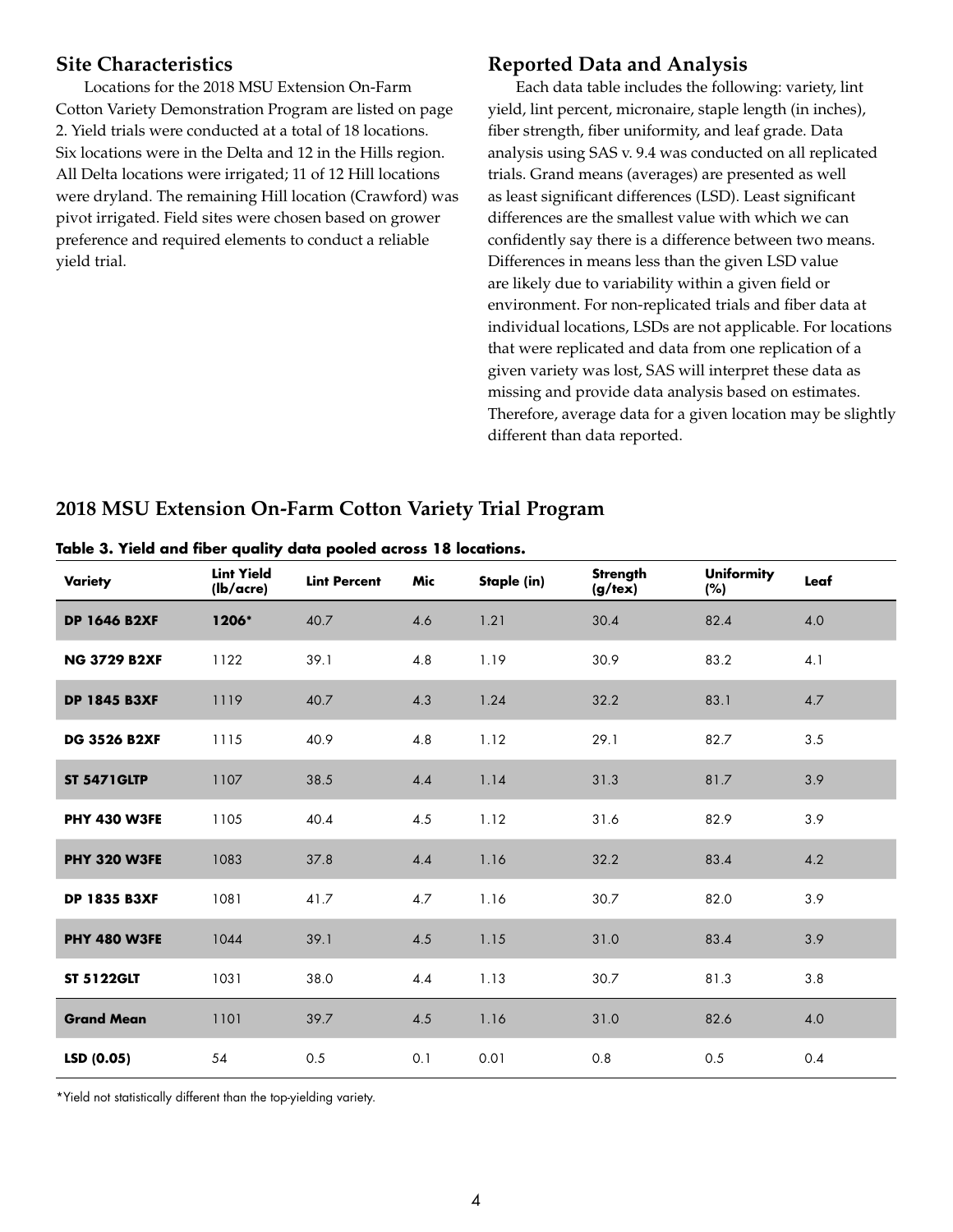| Variety             | <b>Lint Yield</b><br>(lb/acre) | <b>Lint Percent</b> | Mic | Staple (in) | Strength<br>(g/text) | <b>Uniformity</b><br>(%) | Leaf |  |
|---------------------|--------------------------------|---------------------|-----|-------------|----------------------|--------------------------|------|--|
| <b>DP 1646 B2XF</b> | 1424*                          | 40.0                | 4.5 | 1.24        | 30.8                 | 83.1                     | 4.3  |  |
| <b>NG 3729 B2XF</b> | 1302                           | 38.0                | 4.7 | 1.22        | 30.8                 | 83.9                     | 4.3  |  |
| <b>DP 1845 B3XF</b> | 1278                           | 39.9                | 4.2 | 1.27        | 32.2                 | 83.6                     | 4.8  |  |
| <b>PHY 320 W3FE</b> | 1259                           | 36.7                | 4.3 | 1.19        | 33.1                 | 83.8                     | 4.5  |  |
| <b>PHY 430 W3FE</b> | 1257                           | 39.4                | 4.4 | 1.14        | 32.1                 | 83.3                     | 4.0  |  |
| <b>ST 5471GLTP</b>  | 1215                           | 37.6                | 4.4 | 1.15        | 32.3                 | 82.0                     | 3.8  |  |
| <b>DP 1835 B3XF</b> | 1199                           | 40.9                | 4.6 | 1.19        | 31.9                 | 82.6                     | 4.0  |  |
| <b>DG 3526 B2XF</b> | 1187                           | 39.4                | 4.7 | 1.13        | 29.6                 | 82.8                     | 3.3  |  |
| <b>PHY 480 W3FE</b> | 1162                           | 38.1                | 4.4 | 1.18        | 31.2                 | 83.9                     | 3.8  |  |
| <b>ST 5122GLT</b>   | 1104                           | 37.0                | 4.4 | 1.15        | 31.5                 | 81.7                     | 3.7  |  |
| <b>Grand Mean</b>   | 1239                           | 38.7                | 4.4 | 1.18        | 31.5                 | 83.1                     | 4.1  |  |
| LSD(0.05)           | 97                             | 0.6                 | 0.2 | 0.02        | 0.9                  | 0.8                      | 0.7  |  |

<span id="page-4-0"></span>**Table 4. Yield and fiber quality data pooled over six Delta locations.**

\*Yield not statistically different than the top-yielding variety.

Delta locations included Glendora, Greenwood (two locations), Louise, Mayersville, and Mattson.

#### **Table 5. Yield and fiber quality data pooled over 12 Hill Region locations.**

| Variety             | <b>Lint Yield</b><br>(lb/acre) | <b>Lint Percent</b> | Mic | Staple (in) | Strength<br>$(g/\text{tex})$ | <b>Uniformity</b><br>(%) | Leaf |
|---------------------|--------------------------------|---------------------|-----|-------------|------------------------------|--------------------------|------|
| <b>DP 1646 B2XF</b> | $1042*$                        | 41.3                | 4.6 | 1.19        | 30.0                         | 81.9                     | 3.8  |
| <b>DG 3526 B2XF</b> | 1024*                          | 41.7                | 4.8 | 1.11        | 28.7                         | 82.6                     | 3.5  |
| <b>ST 5471GLTP</b>  | 1000*                          | 39.2                | 4.4 | 1.13        | 30.7                         | 81.5                     | 3.9  |
| <b>DP 1845 B3XF</b> | 986*                           | 41.2                | 4.3 | 1.23        | 32.0                         | 82.8                     | 4.6  |
| <b>NG 3729 B2XF</b> | 978                            | 39.9                | 4.8 | 1.17        | 30.9                         | 82.8                     | 4.0  |
| <b>PHY 430 W3FE</b> | 975                            | 41.1                | 4.6 | 1.11        | 31.1                         | 82.6                     | 3.9  |
| <b>DP 1835 B3XF</b> | 968                            | 42.3                | 4.7 | 1.14        | 29.8                         | 81.6                     | 3.9  |
| <b>ST 5122GLT</b>   | 941                            | 38.7                | 4.4 | 1.12        | 30.1                         | 81.0                     | 3.8  |
| <b>PHY 320 W3FE</b> | 938                            | 38.5                | 4.4 | 1.13        | 31.5                         | 83.2                     | 4.0  |
| <b>PHY 480 W3FE</b> | 931                            | 39.8                | 4.6 | 1.13        | 30.8                         | 83.0                     | 4.0  |
| <b>Grand Mean</b>   | 978                            | 40.4                | 4.6 | 1.15        | 30.6                         | 82.3                     | 4.0  |
| LSD (0.05)          | 62                             | 0.6                 | 0.1 | 0.02        | 1.1                          | 0.6                      | 0.5  |

\*Yield not statistically different than the top-yielding variety.

Hill Region locations included Ashland, Brooksville, Bruce, Calhoun City, Coffeeville, Crawford, Edwards, Ellistown, Eupora, Mississippi State, Natchez, and West Point.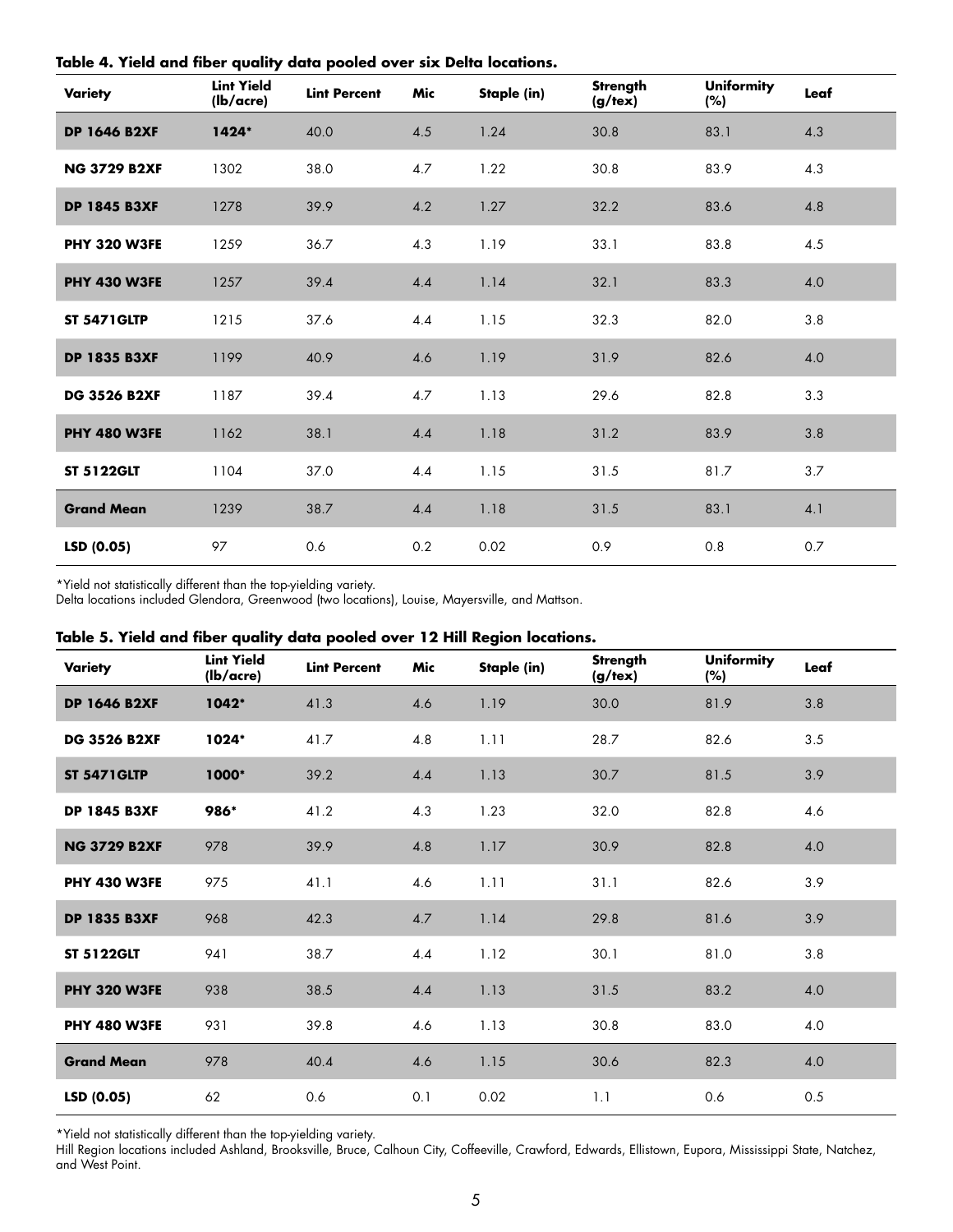| Variety             | <b>Lint Yield</b><br>(lb/acre) | <b>Lint Percent</b> | Mic | Staple (in) | <b>Strength</b><br>(g/text) | <b>Uniformity</b><br>(%) | Leaf |
|---------------------|--------------------------------|---------------------|-----|-------------|-----------------------------|--------------------------|------|
| <b>DP 1646 B2XF</b> | 1534*                          | 41.0                | 4.6 | 1.24        | 30.9                        | 83.1                     | 4.2  |
| <b>NG 3729 B2XF</b> | 1403                           | 38.8                | 4.8 | 1.21        | 31.1                        | 83.7                     | 4.1  |
| <b>DP 1845 B3XF</b> | 1373                           | 40.9                | 4.3 | 1.26        | 32.1                        | 83.4                     | 4.7  |
| <b>PHY 430 W3FE</b> | 1371                           | 40.3                | 4.5 | 1.14        | 32.3                        | 83.3                     | 4.0  |
| <b>PHY 320 W3FE</b> | 1365                           | 37.7                | 4.4 | 1.18        | 33.1                        | 83.7                     | 4.2  |
| <b>ST 5471GLTP</b>  | 1334                           | 38.6                | 4.5 | 1.15        | 32.4                        | 82.1                     | 3.7  |
| <b>DP 1835 B3XF</b> | 1313                           | 41.8                | 4.6 | 1.18        | 32.0                        | 82.6                     | 4.0  |
| <b>PHY 480 W3FE</b> | 1294                           | 39.0                | 4.5 | 1.18        | 31.3                        | 83.8                     | 3.7  |
| <b>DG 3526 B2XF</b> | 1290                           | 40.3                | 4.7 | 1.13        | 29.9                        | 83.0                     | 3.2  |
| <b>ST 5122GLT</b>   | 1244                           | 38.1                | 4.4 | 1.15        | 31.7                        | 81.7                     | 3.5  |
| <b>Grand Mean</b>   | 1352                           | 39.7                | 4.5 | 1.18        | 31.7                        | 83.0                     | 3.9  |
| LSD (0.05)          | 88                             | 0.5                 | 0.2 | 0.02        | 0.9                         | 0.7                      | 0.6  |

<span id="page-5-0"></span>**Table 6. Yield and fiber quality data pooled over seven irrigated locations.**

\*Yield not statistically different than the top-yielding variety.

Irrigated locations included Crawford, Glendora, Greenwood (two locations), Louise, Mayersville, and Mattson.

|  |  |  |  |  |  |  | Table 7. Yield and fiber quality data pooled over 11 dryland locations. |  |  |  |  |  |
|--|--|--|--|--|--|--|-------------------------------------------------------------------------|--|--|--|--|--|
|--|--|--|--|--|--|--|-------------------------------------------------------------------------|--|--|--|--|--|

| Variety             | <b>Lint Yield</b><br>(lb/acre) | <b>Lint Percent</b> | Mic | Staple (in) | Strength<br>(g/text) | <b>Uniformity</b><br>(%) | Leaf |
|---------------------|--------------------------------|---------------------|-----|-------------|----------------------|--------------------------|------|
| <b>DG 3526 B2XF</b> | 991*                           | 41.8                | 4.8 | 1.11        | 28.4                 | 82.5                     | 3.6  |
| <b>DP 1646 B2XF</b> | 986*                           | 41.2                | 4.6 | 1.18        | 29.9                 | 81.9                     | 3.8  |
| <b>ST 5471GLTP</b>  | 953*                           | 39.1                | 4.4 | 1.13        | 30.5                 | 81.3                     | 4.0  |
| <b>DP 1845 B3XF</b> | 948*                           | 41.1                | 4.3 | 1.23        | 32.1                 | 82.8                     | 4.7  |
| <b>NG 3729 B2XF</b> | $933*$                         | 39.9                | 4.8 | 1.16        | 30.7                 | 82.8                     | 4.1  |
| <b>PHY 430 W3FE</b> | 926                            | 41.0                | 4.6 | 1.10        | 30.9                 | 82.4                     | 3.9  |
| <b>DP 1835 B3XF</b> | 923                            | 42.3                | 4.7 | 1.14        | 29.5                 | 81.5                     | 3.9  |
| <b>PHY 320 W3FE</b> | 890                            | 38.5                | 4.4 | 1.13        | 31.4                 | 83.2                     | 4.1  |
| <b>ST 5122GLT</b>   | 886                            | 38.6                | 4.4 | 1.12        | 29.8                 | 80.9                     | 3.9  |
| <b>PHY 480 W3FE</b> | 874                            | 39.8                | 4.6 | 1.13        | 30.7                 | 83.0                     | 4.1  |
| <b>Grand Mean</b>   | 931                            | 40.3                | 4.6 | 1.14        | 30.4                 | 82.2                     | 4.0  |
| LSD (0.05)          | 65                             | 0.7                 | 0.1 | 0.02        | 1.2                  | 0.7                      | 0.5  |

\*Yield not statistically different than the top-yielding variety.

Dryland locations included Ashland, Brooksville, Bruce, Calhoun City, Coffeeville, Edwards, Ellistown, Eupora, Mississippi State, Natchez, and West Point.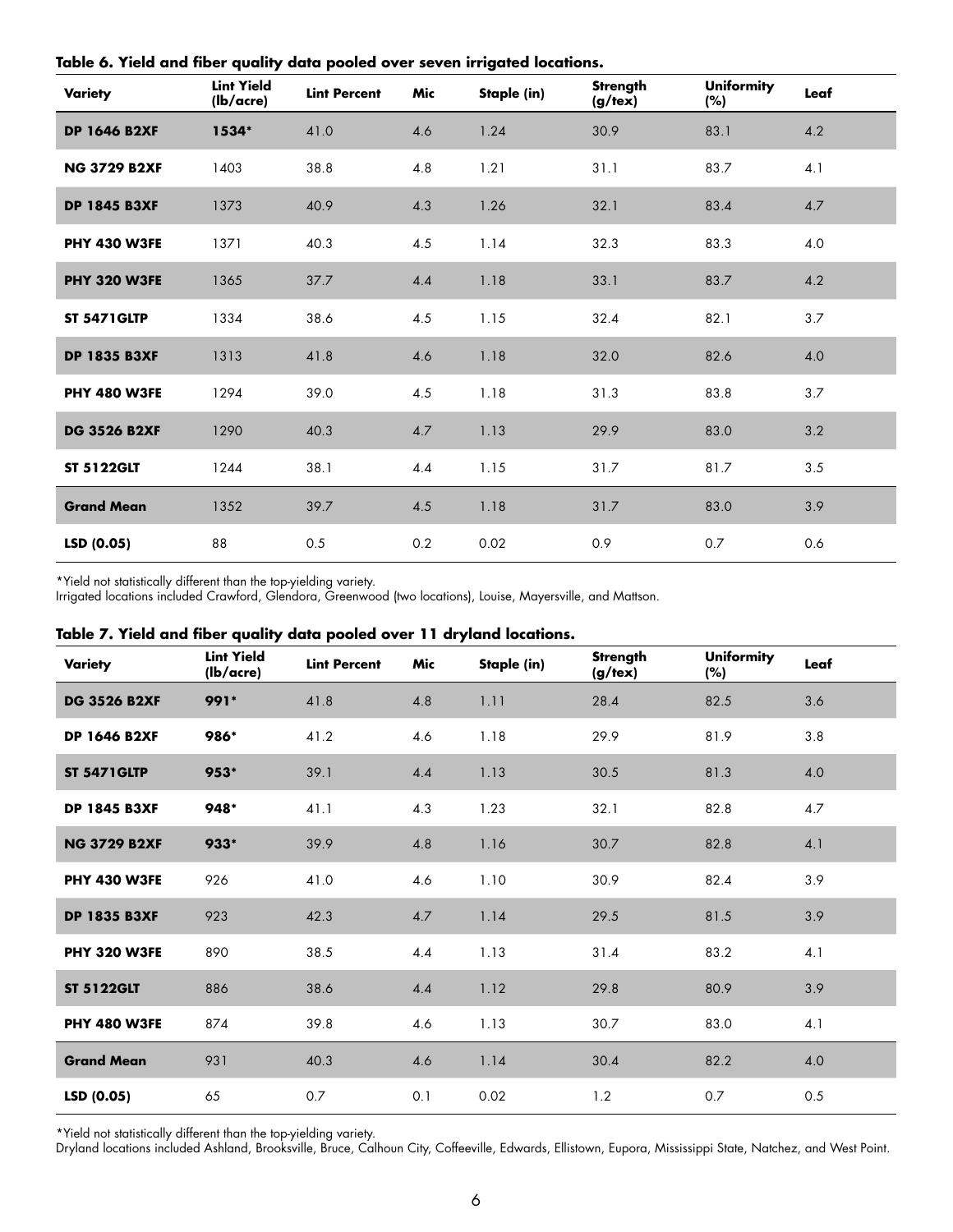# <span id="page-6-0"></span>**Individual Trial Location Data**

Location: Ashland Grower: Heath Byrd MSU Agronomist: M. Pruitt

Row width: 38" Irrigated: Dryland Planting date: May 11, 2018 Harvest date: October 23, 2018 Soil series: Cascilla Silt Loam

#### **Table 8. Yield and fiber quality data at Ashland.**

| <b>Variety</b>      | <b>Lint Yield</b><br>(lb/acre) | <b>Lint Percent</b> | Mic | Staple (in) | <b>Strength</b><br>$(g/\text{tex})$ | <b>Uniformity</b><br>(%) | Leaf           |
|---------------------|--------------------------------|---------------------|-----|-------------|-------------------------------------|--------------------------|----------------|
| <b>PHY 430 W3FE</b> | 891                            | 42.3                | 4.1 | 1.08        | 29.1                                | 82.6                     | $\overline{4}$ |
| <b>ST 5122GLT</b>   | 848                            | 39.6                | 4.0 | 1.16        | 30.6                                | 81.2                     | 5              |
| <b>ST 5471GLTP</b>  | 842                            | 42.4                | 3.8 | 1.15        | 30.1                                | 81.6                     | 5              |
| <b>NG 3729 B2XF</b> | 830                            | 39.0                | 4.2 | 1.19        | 29.5                                | 83.6                     | 5              |
| <b>DP 1646 B2XF</b> | 817                            | 39.9                | 4.2 | 1.20        | 31.0                                | 82.4                     | $\overline{4}$ |
| <b>DP 1835 B3XF</b> | 812                            | 42.5                | 4.2 | 1.15        | 28.5                                | 80.7                     | 4              |
| <b>PHY 480 W3FE</b> | 804                            | 40.0                | 4.2 | 1.13        | 30.4                                | 83.9                     | 4              |
| <b>DG 3526 B2XF</b> | 756                            | 41.8                | 4.3 | 1.14        | 28.5                                | 83.7                     | $\overline{2}$ |
| <b>DP 1845 B3XF</b> | 745                            | 40.8                | 3.8 | 1.26        | 31.8                                | 83.6                     | 5              |
| <b>PHY 320 W3FE</b> | 637                            | 38.0                | 3.8 | 1.12        | 29.6                                | 83.3                     | 5              |
| <b>Grand Mean</b>   | 798                            | 40.6                | 4.1 | 1.16        | 29.9                                | 82.7                     | 4.3            |

\*No statistical analysis performed as only one replication was planted.

Location: Brooksville Grower: Darrin Dodds MSU Agronomist: D. Dodds

Row width: 38" Irrigated: Dryland Planting date: May 25, 2018 Harvest date: October 30, 2018 Soil series: Brooksville Silty Clay

#### **Table 9. Yield and fiber quality data at Brooksville.**

| Variety             | <b>Lint Yield</b><br>$(lb/ \text{acre})$ | <b>Lint Percent</b> | Mic       | Staple (in) | Strength<br>$(g/\text{tex})$ | <b>Uniformity</b><br>(%) | Leaf           |
|---------------------|------------------------------------------|---------------------|-----------|-------------|------------------------------|--------------------------|----------------|
| <b>DG 3526 B2XF</b> | $1241*$                                  | 42.3                | 4.9       | 1.09        | 26.6                         | 82.5                     | $\overline{4}$ |
| <b>DP 1646 B2XF</b> | 1222*                                    | 41.1                | 4.4       | 1.23        | 31.5                         | 81.5                     | 3              |
| <b>DP 1835 B3XF</b> | $1219*$                                  | 41.3                | 4.7       | 1.15        | 32.3                         | 81.0                     | 3              |
| <b>ST 5471GLTP</b>  | $1151*$                                  | 38.8                | 4.4       | 1.17        | 33.0                         | 83.1                     | $\overline{4}$ |
| <b>NG 3729 B2XF</b> | 1105*                                    | 42.2                | 4.7       | 1.17        | 32.0                         | 81.5                     | $\overline{4}$ |
| <b>PHY 480 W3FE</b> | 1044                                     | 38.4                | 4.2       | 1.12        | 29.1                         | 82.4                     | $\overline{4}$ |
| <b>DP 1845 B3XF</b> | 1037                                     | 40.1                | 4.0       | 1.25        | 33.4                         | 82.2                     | $\overline{4}$ |
| <b>PHY 430 W3FE</b> | 1015                                     | 41.6                | 4.4       | 1.14        | 31.7                         | 82.5                     | $\overline{4}$ |
| <b>PHY 320 W3FE</b> | 963                                      | 39.0                | 4.2       | 1.13        | 31.6                         | 82.2                     | $\overline{4}$ |
| <b>ST 5122GLT</b>   | 913                                      | 38.3                | 4.4       | 1.10        | 28.4                         | 80.3                     | $\overline{4}$ |
| <b>Grand Mean</b>   | 1091                                     | 40.3                | 4.4       | 1.16        | 31.0                         | 81.9                     | 3.8            |
| LSD(0.05)           | 171                                      | $\bullet$           | $\bullet$ | $\bullet$   | $\bullet$                    | $\bullet$                | $\bullet$      |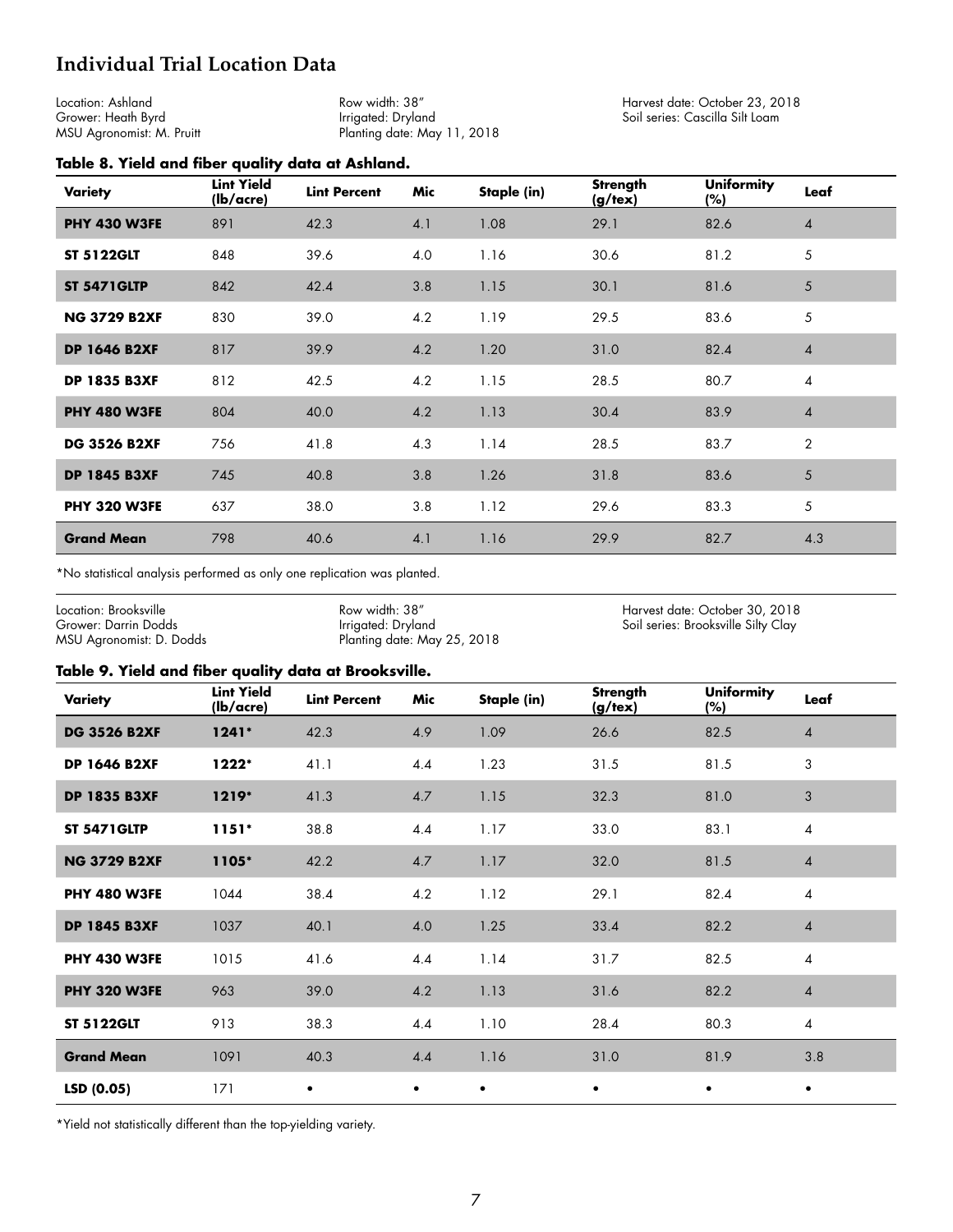Row width: 38" Irrigated: Dryland Planting date: May 15, 2018

#### <span id="page-7-0"></span>**Table 10. Yield and fiber quality data at Bruce.**

| Variety             | <b>Lint Yield</b><br>(lb/acre) | <b>Lint Percent</b> | Mic       | Staple (in) | <b>Strength</b><br>$(g/\text{tex})$ | <b>Uniformity</b><br>(%) | Leaf           |
|---------------------|--------------------------------|---------------------|-----------|-------------|-------------------------------------|--------------------------|----------------|
| <b>PHY 320 W3FE</b> | 791                            | 38.2                | 4.5       | 1.09        | 33.3                                | 81.2                     | 5              |
| <b>DP 1835 B3XF</b> | 728                            | 42.6                | 4.3       | 1.21        | 34.6                                | 83.0                     | 6              |
| <b>PHY 430 W3FE</b> | 728                            | 39.3                | 4.5       | 1.12        | 29.4                                | 82.1                     | 6              |
| <b>ST 5471GLTP</b>  | 670                            | 36.6                | 4.7       | 1.16        | 30.7                                | 81.4                     | 5              |
| <b>ST 5122GLT</b>   | 662                            | 36.1                | 4.3       | 1.10        | 32.9                                | 81.0                     | 5              |
| <b>PHY 480 W3FE</b> | 627                            | 38.7                | 4.5       | 1.10        | 29.2                                | 80.1                     | $\overline{4}$ |
| <b>NG 3729 B2XF</b> | 576                            | 38.6                | 4.4       | 1.13        | 34.1                                | 84.0                     | 5              |
| <b>DP 1646 B2XF</b> | 561                            | 39.9                | 4.7       | 1.12        | 28.7                                | 81.7                     | $\overline{4}$ |
| <b>DG 3526 B2XF</b> | 552                            | 39.3                | 4.7       | 1.15        | 30.9                                | 81.8                     | 5              |
| <b>DP 1845 B3XF</b> | 425                            | 39.1                | 5.1       | 1.14        | 32.5                                | 82.1                     | 5              |
| <b>Grand Mean</b>   | 632                            | 38.8                | 4.6       | 1.13        | 31.6                                | 81.8                     | 5              |
| LSD (0.05)          | NS                             | $\bullet$           | $\bullet$ | $\bullet$   | $\bullet$                           | $\bullet$                | $\bullet$      |

Location: Calhoun City Grower: Seth Davis MSU Agronomist: B. Burdine

Row width: 38" Irrigated: Dryland Planting date: May 3, 2018 Harvest date: October 2, 2018 Soil series: Collins/Falaya/ Hatchie Silt Loam

#### **Table 11. Yield and fiber quality data at Calhoun City.**

| Variety             | <b>Lint Yield</b><br>(lb/acre) | <b>Lint Percent</b> | Mic       | Staple (in) | Strength<br>$(g/\text{tex})$ | <b>Uniformity</b><br>(%) | Leaf           |
|---------------------|--------------------------------|---------------------|-----------|-------------|------------------------------|--------------------------|----------------|
| <b>DP 1646 B2XF</b> | 1407*                          | 43.1                | $5.0$     | 1.14        | 29.1                         | 83.8                     | 4              |
| <b>DG 3526 B2XF</b> | 1335*                          | 42.4                | 4.9       | 1.12        | 28.8                         | 83.2                     | 4              |
| <b>NG 3729 B2XF</b> | 1295*                          | 39.2                | 4.8       | 1.18        | 31.7                         | 83.3                     | 3              |
| <b>DP 1845 B3XF</b> | 1265*                          | 42.3                | 4.4       | 1.23        | 31.5                         | 84.7                     | 5              |
| <b>ST 5471GLTP</b>  | 1260*                          | 39.3                | 4.8       | 1.13        | 30.8                         | 81.5                     | $\overline{4}$ |
| <b>PHY 430 W3FE</b> | 1259*                          | 41.4                | 5.0       | 1.12        | 32.7                         | 84.6                     | $\overline{4}$ |
| <b>PHY 320 W3FE</b> | 1252*                          | 38.5                | 4.8       | 1.14        | 33.7                         | 83.4                     | 3              |
| <b>DP 1835 B3XF</b> | 1164                           | 41.2                | 4.8       | 1.17        | 31.4                         | 83.1                     | 5              |
| <b>PHY 480 W3FE</b> | 1156                           | 39.7                | 4.8       | 1.14        | 33.4                         | 83.0                     | $\overline{4}$ |
| <b>ST 5122GLT</b>   | 1072                           | 38.7                | 4.6       | 1.13        | 31.4                         | 82.2                     | 4              |
| <b>Grand Mean</b>   | 1246                           | 40.6                | 4.8       | 1.15        | 31.5                         | 83.3                     | $\overline{4}$ |
| LSD(0.05)           | 161                            | $\bullet$           | $\bullet$ |             | ٠                            | ٠                        |                |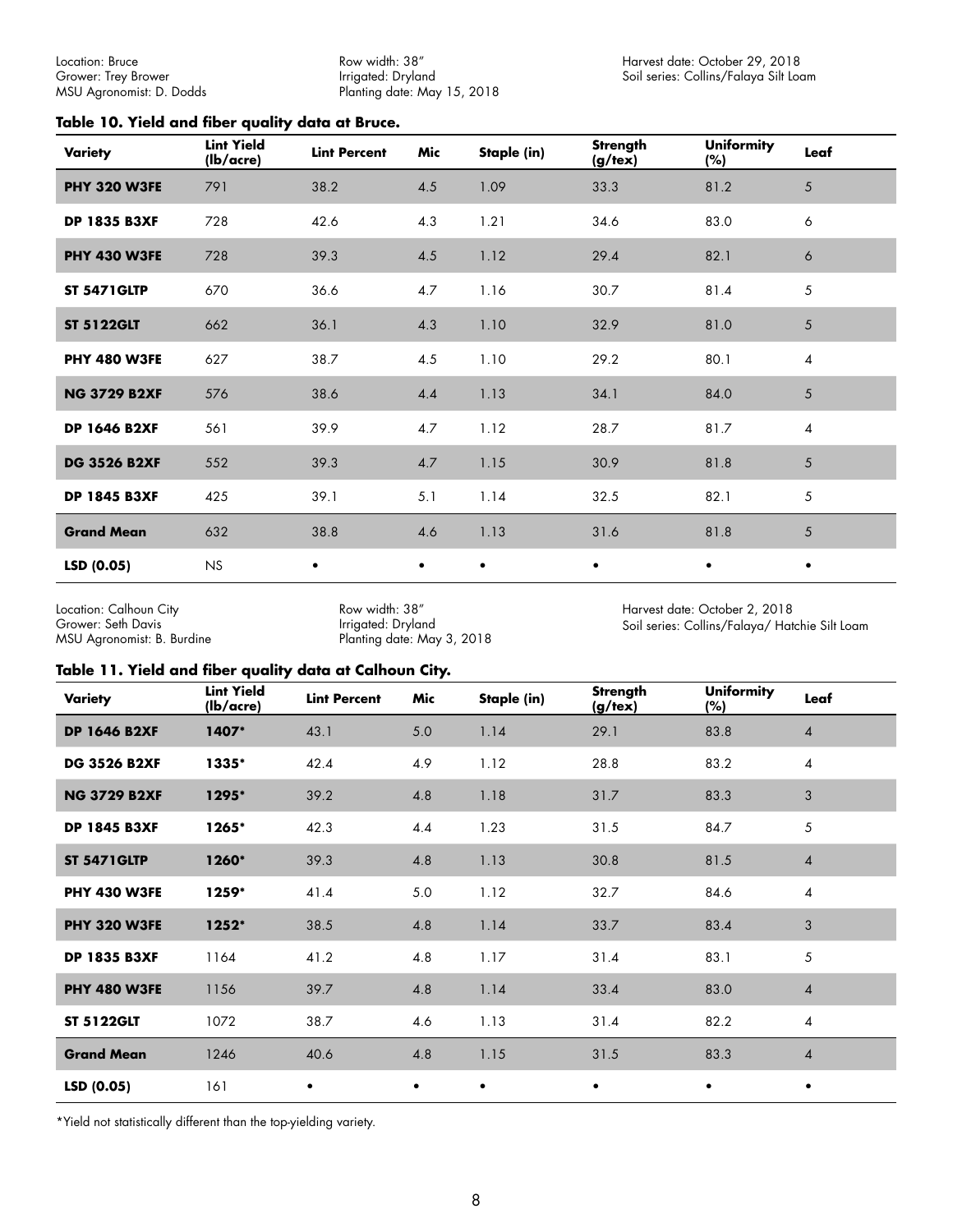Row width: 38" Irrigated: Dryland Planting date: May 14, 2018

#### <span id="page-8-0"></span>**Table 12. Yield and fiber quality data at Coffeeville.**

| Variety             | <b>Lint Yield</b><br>(lb/acre) | <b>Lint Percent</b> | Mic       | Staple (in) | Strength<br>$(g/\text{tex})$ | <b>Uniformity</b><br>(%) | Leaf      |
|---------------------|--------------------------------|---------------------|-----------|-------------|------------------------------|--------------------------|-----------|
| <b>DP 1646 B2XF</b> | 1403*                          | 41.0                |           |             |                              |                          |           |
| <b>DP 1835 B3XF</b> | 1304*                          | 41.2                |           |             |                              |                          |           |
| <b>DG 3526 B2XF</b> | 1284*                          | 40.7                |           |             |                              |                          |           |
| <b>PHY 430 W3FE</b> | $1231*$                        | 43.4                |           |             |                              |                          |           |
| <b>DP 1845 B3XF</b> | 1228*                          | 40.3                |           |             |                              |                          |           |
| <b>ST 5471GLTP</b>  | 1178                           | 40.7                |           |             |                              |                          |           |
| <b>ST 5122GLT</b>   | 1109                           | 38.3                |           |             |                              |                          |           |
| <b>PHY 480 W3FE</b> | 1079                           | 39.5                |           |             |                              |                          |           |
| <b>NG 3729 B2XF</b> | 1066                           | 37.8                |           |             |                              |                          |           |
| <b>PHY 320 W3FE</b> | 971                            | 35.5                |           |             |                              |                          |           |
| <b>Grand Mean</b>   | 1185                           | 39.8                |           |             |                              |                          |           |
| LSD (0.05)          | 178                            | $\bullet$           | $\bullet$ | $\bullet$   | $\bullet$                    | $\bullet$                | $\bullet$ |

\*Yield not statistically different than the top-yielding variety.

\*\*No fiber quality data available—samples were lost at USDA Classing Office, Memphis, TN.

| Location: Crawford                 | Row width: 38"             | Harvest date: October 2, 2018  |
|------------------------------------|----------------------------|--------------------------------|
| Grower: Rodney Mast/Lowell Mullett | Irrigated: Pivot           | Soil series: Vaiden Silty Clay |
| MSU Agronomist: D. Dodds           | Planting date: May 7, 2018 |                                |

#### **Table 13. Yield and fiber quality data at Crawford.**

| <b>Variety</b>      | <b>Lint Yield</b><br>(lb/acre) | <b>Lint Percent</b> | Mic       | Staple (in) | <b>Strength</b><br>$(g/\text{tex})$ | <b>Uniformity</b><br>(%) | Leaf           |
|---------------------|--------------------------------|---------------------|-----------|-------------|-------------------------------------|--------------------------|----------------|
| <b>DP 1646 B2XF</b> | $1661*$                        | 42.1                | 4.8       | 1.24        | 31.5                                | 82.9                     | $\overline{4}$ |
| <b>PHY 480 W3FE</b> | 1566*                          | 40.0                | 4.8       | 1.16        | 32.2                                | 83.3                     | 3              |
| <b>ST 5122GLT</b>   | 1558*                          | 40.3                | 4.6       | 1.16        | 33.0                                | 82.1                     | 3              |
| <b>PHY 430 W3FE</b> | 1520                           | 41.4                | 4.8       | 1.14        | 33.6                                | 83.9                     | 4              |
| <b>ST 5471GLTP</b>  | 1517                           | 39.9                | 4.6       | 1.17        | 32.9                                | 82.7                     | 3              |
| <b>NG 3729 B2XF</b> | 1466                           | 39.2                | 5.2       | 1.19        | 32.8                                | 82.7                     | 3              |
| <b>PHY 320 W3FE</b> | 1466                           | 39.0                | 4.6       | 1.16        | 32.9                                | 83.0                     | 3              |
| <b>DP 1835 B3XF</b> | 1464                           | 42.9                | 4.7       | 1.17        | 32.8                                | 82.5                     | 4              |
| <b>DP 1845 B3XF</b> | 1400                           | 41.9                | 4.5       | 1.25        | 31.7                                | 82.4                     | 4              |
| <b>DG 3526 B2XF</b> | 1376                           | 40.8                | 4.9       | 1.15        | 31.6                                | 83.9                     | 3              |
| <b>Grand Mean</b>   | 1499                           | 40.8                | 4.8       | 1.18        | 32.5                                | 82.9                     | 3.4            |
| LSD (0.05)          | 121                            | $\bullet$           | $\bullet$ | $\bullet$   | $\bullet$                           | $\bullet$                | $\bullet$      |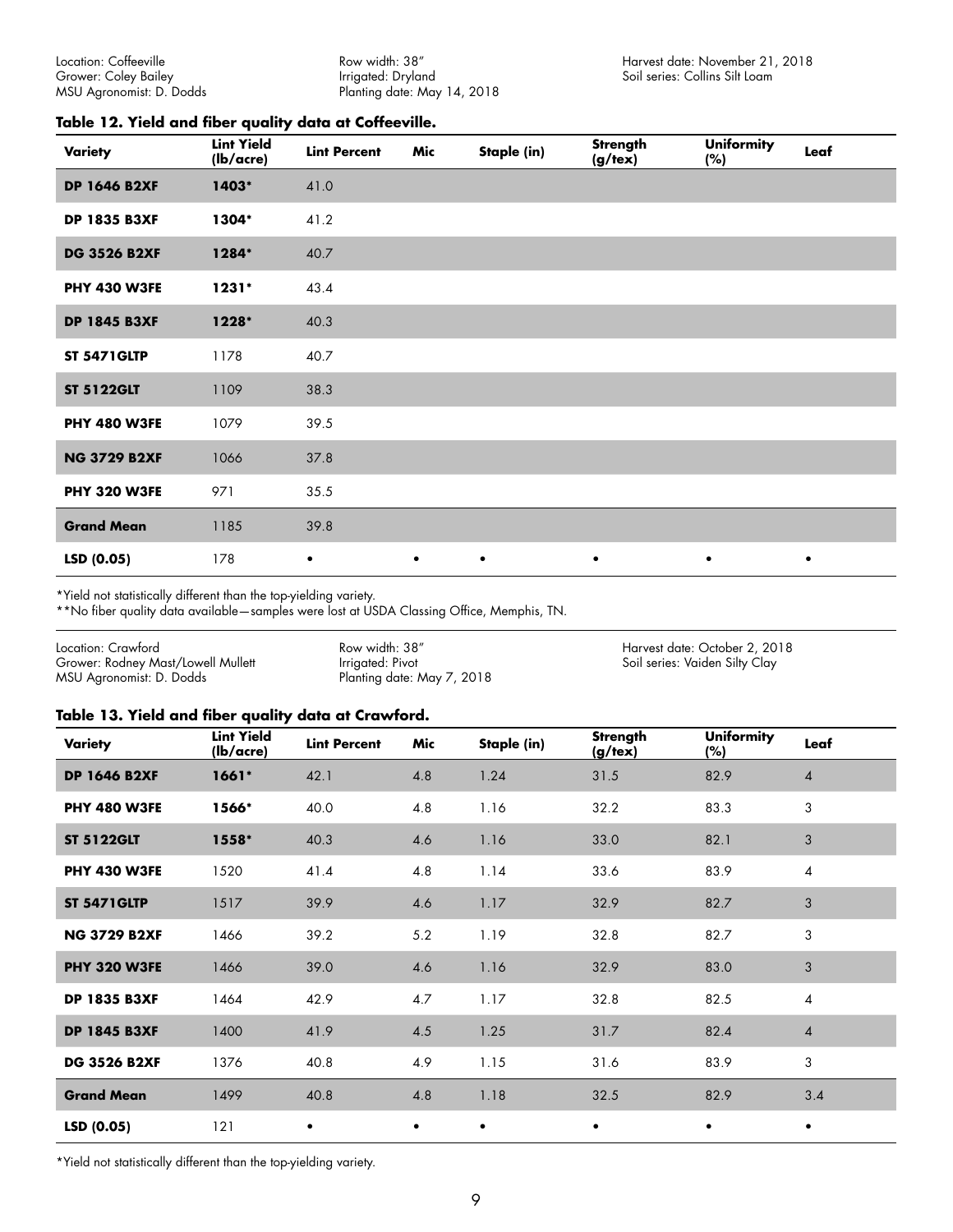Row width: 38" Irrigated: Dryland Planting date: May 9, 2018

## <span id="page-9-0"></span>**Table 14. Yield and fiber quality data at Edwards.**

| Variety             | <b>Lint Yield</b><br>(lb/acre) | <b>Lint Percent</b> | Mic       | Staple (in) | Strength<br>(g/tex) | <b>Uniformity</b><br>(%) | Leaf           |
|---------------------|--------------------------------|---------------------|-----------|-------------|---------------------|--------------------------|----------------|
| <b>DP 1646 B2XF</b> | 1187*                          | 39.6                | 4.6       | 1.22        | 29.4                | 82.7                     | $\overline{4}$ |
| <b>DG 3526 B2XF</b> | 1170*                          | 39.7                | 4.7       | 1.13        | 29.7                | 82.0                     | 3              |
| <b>NG 3729 B2XF</b> | $1137*$                        | 37.9                | $5.0$     | 1.22        | 31.7                | 84.1                     | 3              |
| <b>DP 1845 B3XF</b> | 1136*                          | 40.5                | 4.2       | 1.27        | 32.2                | 82.9                     | 3              |
| <b>DP 1835 B3XF</b> | 1099*                          | 43.1                | 4.8       | 1.18        | 32.1                | 81.7                     | 3              |
| <b>PHY 320 W3FE</b> | 1089*                          | 37.8                | 4.1       | 1.18        | 34.5                | 85.3                     | $\overline{4}$ |
| <b>PHY 430 W3FE</b> | 976                            | 41.5                | 4.7       | 1.15        | 31.5                | 82.6                     | 3              |
| <b>ST 5471GLTP</b>  | 925                            | 37.5                | 4.7       | 1.14        | 32.2                | 81.8                     | 3              |
| <b>PHY 480 W3FE</b> | 904                            | 38.6                | 4.6       | 1.18        | 32.0                | 84.6                     | 3              |
| <b>ST 5122GLT</b>   | 866                            | 36.6                | 4.2       | 1.14        | 30.6                | 81.5                     | 3              |
| <b>Grand Mean</b>   | 1049                           | 39.3                | 4.6       | 1.18        | 31.6                | 82.9                     | 3.2            |
| LSD (0.05)          | 107                            | $\bullet$           | $\bullet$ | $\bullet$   | $\bullet$           | $\bullet$                | $\bullet$      |

\*Yield not statistically different than the top-yielding variety.

| Location: Ellistown       | Row width: 38"             | Harvest date: October 8, 2018          |
|---------------------------|----------------------------|----------------------------------------|
| Grower: Larry Coker       | Irrigated: Dryland         | Soil series: Mantachie/Talla Silt Loam |
| MSU Agronomist: C. Stokes | Planting date: May 8, 2018 |                                        |

#### **Table 15. Yield and fiber quality data at Ellistown.**

| Variety             | <b>Lint Yield</b><br>(lb/acre) | <b>Lint Percent</b> | Mic       | Staple (in) | Strength<br>$(g/\text{tex})$ | <b>Uniformity</b><br>$(\%)$ | Leaf           |
|---------------------|--------------------------------|---------------------|-----------|-------------|------------------------------|-----------------------------|----------------|
| <b>NG 3729 B2XF</b> | 999                            | 39.4                | 4.9       | 1.15        | 31.5                         | 83.3                        | $\overline{4}$ |
| <b>DP 1646 B2XF</b> | 939                            | 41.2                | $5.0$     | 1.17        | 30.6                         | 81.8                        | $\overline{4}$ |
| <b>PHY 320 W3FE</b> | 871                            | 37.9                | 4.8       | 1.11        | 32.0                         | 82.5                        | 4              |
| <b>PHY 480 W3FE</b> | 869                            | 39.9                | 5.1       | 1.13        | 29.9                         | 82.6                        | 4              |
| <b>PHY 430 W3FE</b> | 868                            | 40.1                | 4.9       | 1.09        | 31.6                         | 82.9                        | $\overline{4}$ |
| <b>ST 5471GLTP</b>  | 843                            | 38.0                | 4.8       | 1.12        | 27.9                         | 81.5                        | $\overline{4}$ |
| <b>DP 1845 B3XF</b> | 839                            | 41.4                | 4.7       | 1.23        | 34.1                         | 82.8                        | 5              |
| <b>DG 3526 B2XF</b> | 833                            | 41.1                | 5.4       | 1.08        | 28.8                         | 82.5                        | 3              |
| <b>ST 5122GLT</b>   | 821                            | 36.7                | 4.7       | 1.10        | 29.1                         | 80.4                        | $\overline{4}$ |
| <b>DP 1835 B3XF</b> | 804                            | 42.7                | 5.0       | 1.13        | 29.6                         | 81.7                        | 3              |
| <b>Grand Mean</b>   | 869                            | 39.8                | 4.9       | 1.13        | 30.5                         | 82.2                        | 3.9            |
| LSD(0.05)           | <b>NS</b>                      | $\bullet$           | $\bullet$ |             | $\bullet$                    | ٠                           | $\bullet$      |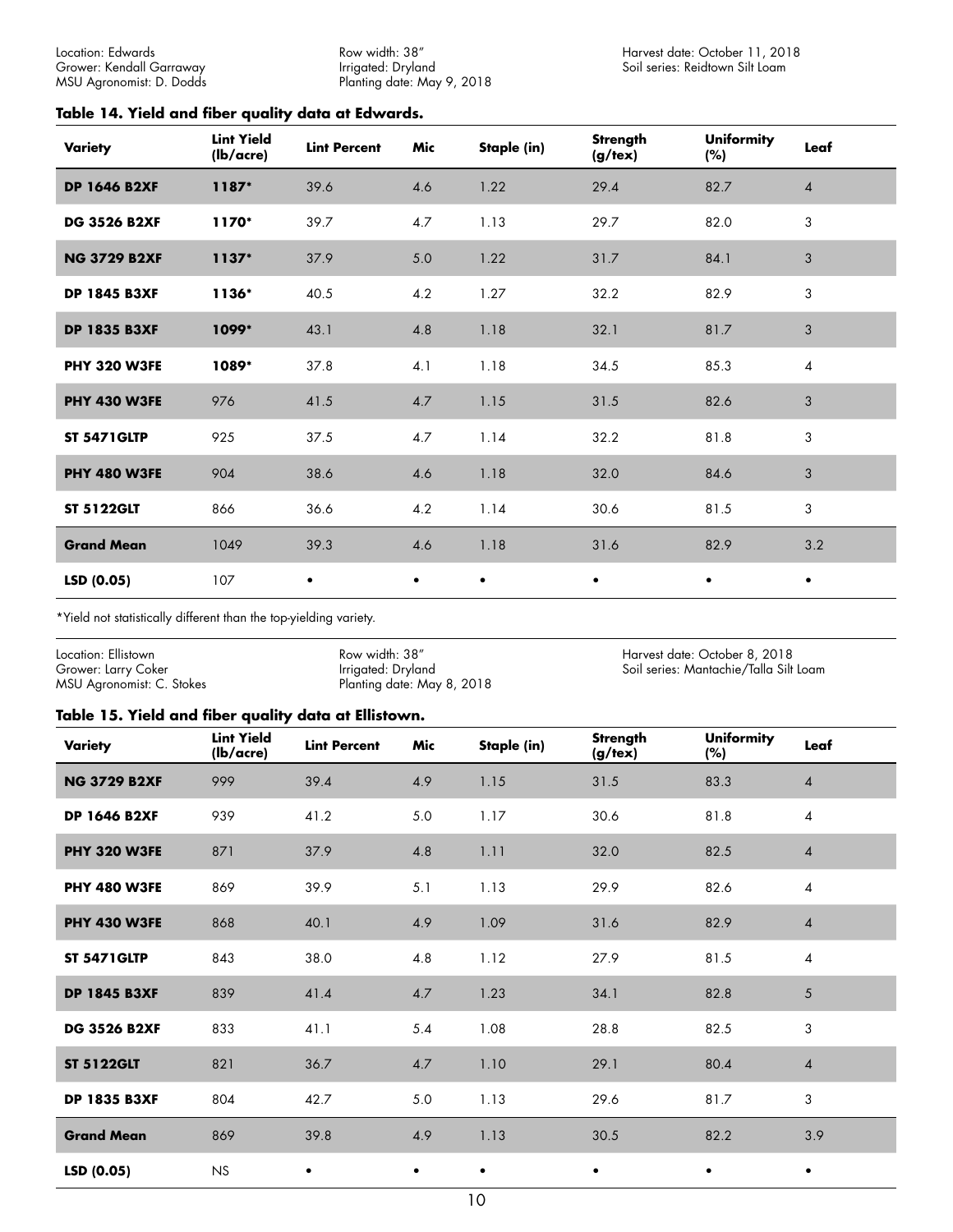<span id="page-10-0"></span>Location: Eupora Grower: Matt Knight MSU Agronomist: D. Reginelli

Row width: 38" Irrigated: Dryland Planting date: May 11, 2018

#### **Table 16. Yield and fiber quality data at Eupora.**

| Variety             | <b>Lint Yield</b><br>$(lb/ \text{acre})$ | <b>Lint Percent</b> | Mic       | Staple (in) | Strength<br>(g/text) | <b>Uniformity</b><br>$(\%)$ | Leaf      |
|---------------------|------------------------------------------|---------------------|-----------|-------------|----------------------|-----------------------------|-----------|
| <b>DP 1845 B3XF</b> | 1253*                                    | 42.2                | 4.6       | 1.20        | 30.6                 | 82.3                        | 3         |
| <b>DG 3526 B2XF</b> | 1191                                     | 44.5                | 4.9       | 1.08        | 27.2                 | 83.1                        | 3         |
| <b>ST 5122GLT</b>   | 1080                                     | 40.2                | 4.2       | 1.12        | 27.9                 | 80.1                        | 3         |
| <b>PHY 480 W3FE</b> | 1042                                     | 39.9                | 4.5       | 1.11        | 29.1                 | 82.9                        | 3         |
| <b>NG 3729 B2XF</b> | 1025                                     | 39.5                | 4.8       | 1.17        | 28.5                 | 82.5                        | 3         |
| <b>ST 5471GLTP</b>  | 1018                                     | 38.4                | 4.3       | 1.12        | 28.1                 | 81.1                        | 3         |
| <b>PHY 320 W3FE</b> | 1012                                     | 38.7                | 4.1       | 1.11        | 29.1                 | 83.5                        | 3         |
| <b>DP 1835 B3XF</b> | 998                                      | 43.3                | 4.6       | 1.14        | 29.0                 | 82.6                        | 3         |
| <b>PHY 430 W3FE</b> | 961                                      | 42.2                | 4.7       | 1.06        | 29.4                 | 82.1                        | 3         |
| <b>DP 1646 B2XF</b> | 865                                      | 41.4                | 4.5       | 1.18        | 28.7                 | 81.3                        | 3         |
| <b>Grand Mean</b>   | 1044                                     | 41.0                | 4.5       | 1.13        | 28.8                 | 82.2                        | 3         |
| LSD(0.05)           | 32                                       | $\bullet$           | $\bullet$ | $\bullet$   | $\bullet$            | $\bullet$                   | $\bullet$ |

\*Yield not statistically different than the top-yielding variety.

| Location: Glendora          | Row width: 38"              | Harvest date: October 24, 2018                 |
|-----------------------------|-----------------------------|------------------------------------------------|
| Grower: Mike Sturdivant Jr. | Irrigated: Furrow           | Soil series: Dubbs Loam/Tensas Silty Clay Loam |
| MSU Agronomist: D. Dodds    | Planting date: May 14, 2018 |                                                |

# **Table 17. Yield and fiber quality data at Glendora.**

| Variety             | <b>Lint Yield</b><br>(lb/acre) | <b>Lint Percent</b> | Mic       | Staple (in) | Strength<br>$(g/\text{tex})$ | <b>Uniformity</b><br>(%) | Leaf           |
|---------------------|--------------------------------|---------------------|-----------|-------------|------------------------------|--------------------------|----------------|
| <b>DP 1646 B2XF</b> | $1733*$                        | 40.3                | 4.3       | 1.24        | 30.3                         | 82.7                     | $\overline{4}$ |
| <b>NG 3729 B2XF</b> | 1569                           | 39.4                | 4.7       | 1.26        | 30.4                         | 84.3                     | 5              |
| <b>PHY 430 W3FE</b> | 1519                           | 39.2                | 4.2       | 1.15        | 33.3                         | 82.7                     | $\overline{4}$ |
| <b>DP 1845 B3XF</b> | 1463                           | 40.0                | 4.0       | 1.28        | 33.2                         | 83.4                     | 5              |
| <b>PHY 320 W3FE</b> | 1454                           | 36.6                | 4.2       | 1.23        | 33.2                         | 85.2                     | 5              |
| <b>DG 3526 B2XF</b> | 1405                           | 39.3                | 4.5       | 1.16        | 29.6                         | 83.1                     | 5              |
| <b>DP 1835 B3XF</b> | 1371                           | 40.2                | 4.3       | 1.24        | 33.4                         | 83.5                     | $\overline{4}$ |
| <b>ST 5471GLTP</b>  | 1239                           | 38.0                | 4.2       | 1.19        | 32.9                         | 83.0                     | $\overline{4}$ |
| <b>PHY 480 W3FE</b> | 1224                           | 35.4                | 4.3       | 1.18        | 32.0                         | 83.6                     | $\mathfrak{S}$ |
| <b>ST 5122GLT</b>   | 1072                           | 36.3                | 4.3       | 1.19        | 32.7                         | 81.6                     | 3              |
| <b>Grand Mean</b>   | 1405                           | 38.5                | 4.3       | 1.21        | 32.1                         | 83.3                     | 4.4            |
| LSD(0.05)           | 93                             | $\bullet$           | $\bullet$ | ٠           | $\bullet$                    | $\bullet$                | $\bullet$      |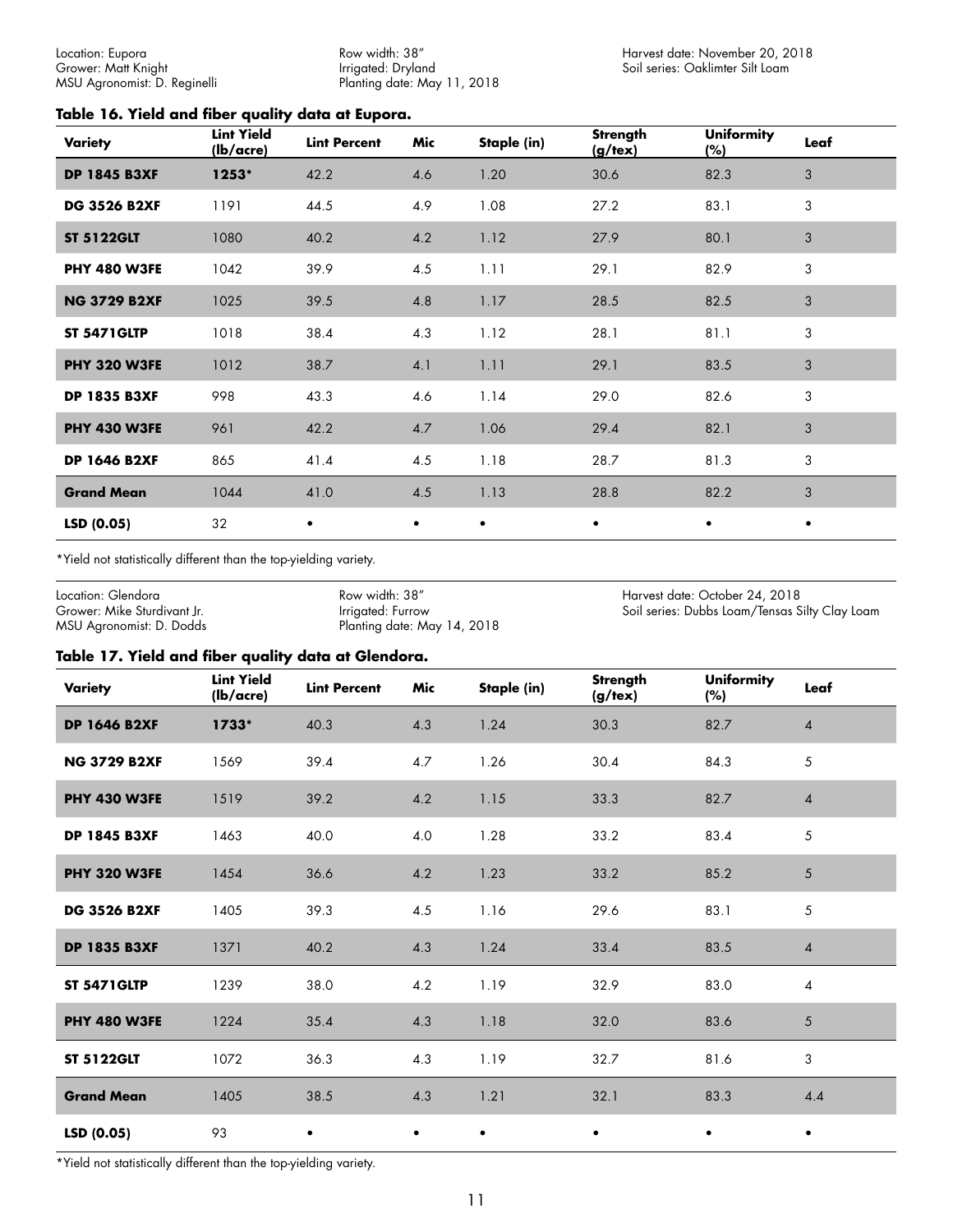<span id="page-11-0"></span>Location: Greenwood Grower: John Moor MSU Agronomist: A. Braswell

Row width: 38" Irrigated: Furrow Planting date: May 14, 2018

#### **Table 18. Yield and fiber quality data at Greenwood.**

| Variety             | <b>Lint Yield</b><br>(lb/acre) | <b>Lint Percent</b> | Mic       | Staple (in) | <b>Strength</b><br>$(g$ /tex $)$ | <b>Uniformity</b><br>(%) | Leaf           |
|---------------------|--------------------------------|---------------------|-----------|-------------|----------------------------------|--------------------------|----------------|
| <b>DP 1646 B2XF</b> | $1515*$                        | 37.6                | 4.2       | 1.23        | 29.8                             | 82.0                     | 5              |
| <b>ST 5471GLTP</b>  | 1307                           | 36.7                | 4.1       | 1.16        | 31.2                             | 80.8                     | 3              |
| <b>NG 3729 B2XF</b> | 1303                           | 39.5                | 4.6       | 1.20        | 31.1                             | 82.8                     | $\overline{4}$ |
| <b>PHY 320 W3FE</b> | 1281                           | 38.5                | 3.9       | 1.18        | 32.8                             | 82.5                     | 4              |
| <b>DP 1845 B3XF</b> | 1218                           | 36.3                | 3.8       | 1.26        | 31.0                             | 82.4                     | 5              |
| <b>DG 3526 B2XF</b> | 1198                           | 37.6                | 4.3       | 1.13        | 30.4                             | 82.6                     | 3              |
| <b>PHY 430 W3FE</b> | 1164                           | 39.8                | 3.9       | 1.14        | 31.4                             | 82.3                     | $\overline{4}$ |
| <b>PHY 480 W3FE</b> | 1118                           | 40.1                | 4.2       | 1.17        | 30.7                             | 82.5                     | 3              |
| <b>ST 5122GLT</b>   | 1072                           | 40.2                | 4.1       | 1.17        | 32.0                             | 81.2                     | 3              |
| <b>DP 1835 B3XF</b> | 1004                           | 39.0                | 4.1       | 1.16        | 30.8                             | 81.9                     | $\overline{4}$ |
| <b>Grand Mean</b>   | 1218                           | 38.5                | 4.1       | 1.18        | 31.1                             | 82.1                     | 3.8            |
| LSD(0.05)           | 86                             | $\bullet$           | $\bullet$ | $\bullet$   | $\bullet$                        | $\bullet$                | $\bullet$      |

\*Yield not statistically different than the top-yielding variety.

Location: Greenwood Grower: Travis Dunn MSU Agronomist: A. Braswell Row width: 38" Irrigated: Irrigated Planting date: May 11, 2018 Harvest date: October 15, 2018 Soil series: Dundee Loam/ Tensas Silty Clay Loam

#### **Table 19. Yield and fiber quality data at Greenwood.**

| Variety             | <b>Lint Yield</b><br>(lb/acre) | <b>Lint Percent</b> | Mic       | Staple (in) | Strength<br>(g/text) | <b>Uniformity</b><br>(%) | Leaf           |
|---------------------|--------------------------------|---------------------|-----------|-------------|----------------------|--------------------------|----------------|
| <b>NG 3729 B2XF</b> | $1521*$                        | 37.6                | $4.7\,$   | 1.20        | 30.7                 | 83.5                     | 5              |
| <b>PHY 320 W3FE</b> | 1355*                          | 36.0                | 3.9       | 1.19        | 34.0                 | 85.1                     | 5              |
| <b>ST 5122GLT</b>   | 1346*                          | 37.7                | 4.4       | 1.14        | 29.5                 | 82.5                     | 5              |
| <b>DP 1845 B3XF</b> | 1343*                          | 38.8                | 4.1       | 1.24        | 31.6                 | 83.4                     | 6              |
| <b>DP 1835 B3XF</b> | $1331*$                        | 40.7                | 4.6       | 1.20        | 32.1                 | 81.9                     | 5              |
| <b>ST 5471GLTP</b>  | 1330                           | 37.2                | 4.4       | 1.15        | 31.3                 | 82.8                     | 5              |
| <b>DP 1646 B2XF</b> | 1322                           | 38.6                | 4.2       | 1.24        | 31.0                 | 83.5                     | 5              |
| <b>PHY 430 W3FE</b> | 1299                           | 38.1                | 4.5       | 1.14        | 31.6                 | 82.8                     | $\overline{4}$ |
| <b>DG 3526 B2XF</b> | 1216                           | 39.1                | 4.5       | 1.11        | 30.0                 | 82.8                     | $\mathfrak{S}$ |
| <b>PHY 480 W3FE</b> | 1144                           | 37.1                | 4.0       | 1.19        | 31.4                 | 84.9                     | $\overline{4}$ |
| <b>Grand Mean</b>   | 1321                           | 38.1                | 4.3       | 1.18        | 31.3                 | 83.3                     | 4.7            |
| LSD (0.05)          | 191                            | $\bullet$           | $\bullet$ | $\bullet$   | $\bullet$            | $\bullet$                | $\bullet$      |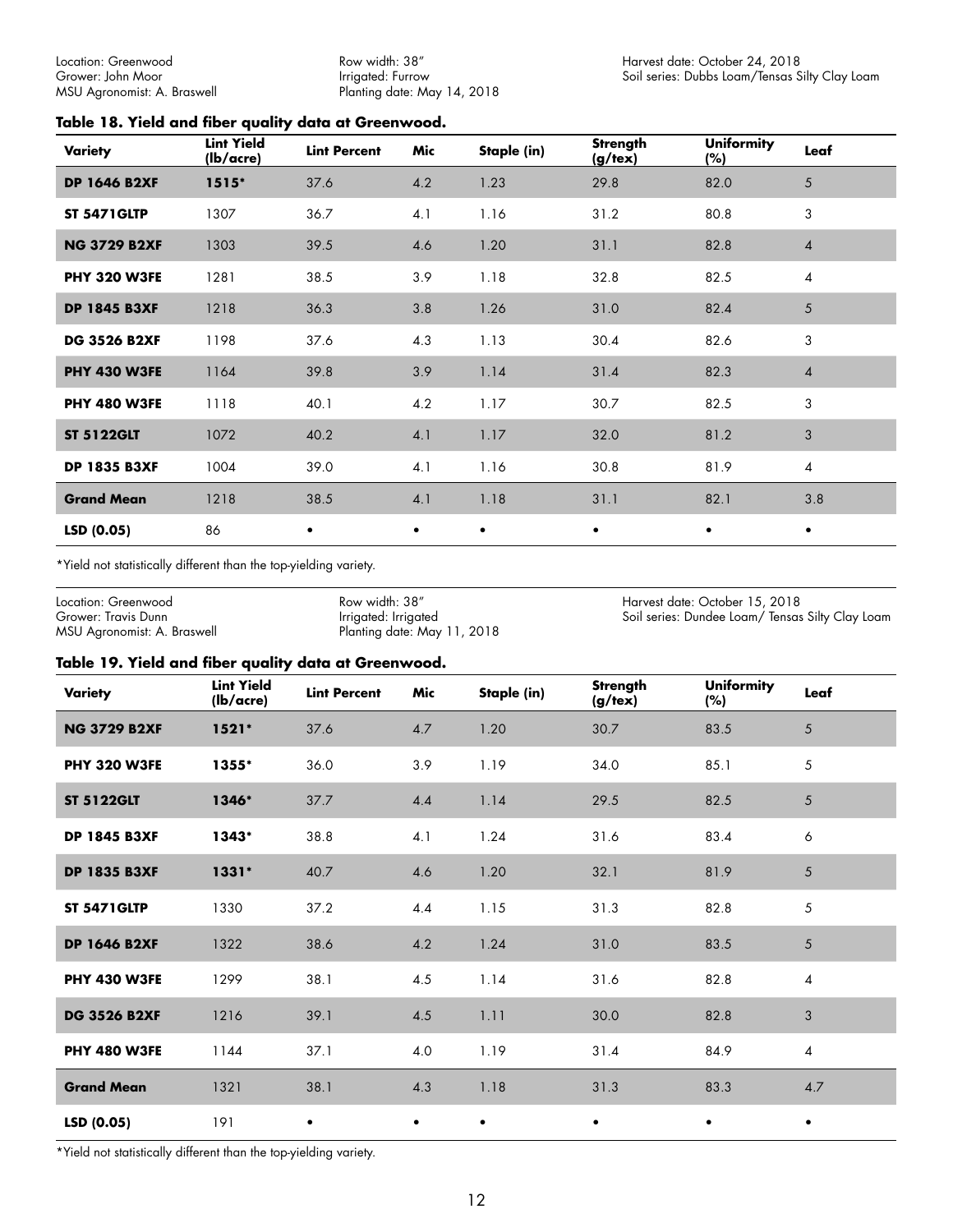Row width: 30" 2x1 Skip Irrigated: Furrow Planting date: May 8, 2018

#### <span id="page-12-0"></span>**Table 20. Yield and fiber quality data at Louise.**

| Variety             | <b>Lint Yield</b><br>(lb/acre) | <b>Lint Percent</b> | Mic       | Staple (in) | Strength<br>$(g/\text{tex})$ | <b>Uniformity</b><br>(%) | Leaf           |
|---------------------|--------------------------------|---------------------|-----------|-------------|------------------------------|--------------------------|----------------|
| <b>DP 1646 B2XF</b> | 1384*                          | 41.2                | 4.8       | 1.21        | 32.7                         | 82.9                     | $\overline{4}$ |
| <b>DP 1835 B3XF</b> | 1279                           | 42.7                | 5.0       | 1.18        | 31.4                         | 82.9                     | $\overline{4}$ |
| <b>DP 1845 B3XF</b> | 1278                           | 41.4                | 4.6       | 1.28        | 33.4                         | 84.5                     | $\overline{4}$ |
| <b>NG 3729 B2XF</b> | 1224                           | 39.4                | 4.8       | 1.17        | 30.8                         | 84.4                     | $\overline{4}$ |
| <b>DG 3526 B2XF</b> | 1221                           | 41.1                | 4.9       | 1.13        | 29.5                         | 82.5                     | 3              |
| <b>PHY 480 W3FE</b> | 1179                           | 39.9                | 4.7       | 1.18        | 33.3                         | 84.2                     | $\overline{4}$ |
| <b>PHY 430 W3FE</b> | 1135                           | 40.1                | 4.7       | 1.15        | 33.3                         | 83.2                     | 3              |
| <b>PHY 320 W3FE</b> | 1089                           | 37.9                | 4.9       | 1.18        | 33.9                         | 83.8                     | $\overline{4}$ |
| <b>ST 5471GLTP</b>  | 1062                           | 38.0                | 4.5       | 1.14        | 33.6                         | 82.8                     | $\overline{4}$ |
| <b>ST 5122GLT</b>   | 900                            | 36.7                | 4.4       | 1.15        | 33.3                         | 81.7                     | $\overline{4}$ |
| <b>Grand Mean</b>   | 1175                           | 39.8                | 4.7       | 1.18        | 32.5                         | 83.3                     | 3.8            |
| LSD(0.05)           | 96                             | $\bullet$           | $\bullet$ | $\bullet$   | $\bullet$                    | $\bullet$                | $\bullet$      |

\*Yield not statistically different than the top-yielding variety.

Location: Mayersville Grower: Chase Mahalitic MSU Agronomist: D. Dodds Row width: 38" Irrigated: Furrow Planting date: May 15, 2018 Harvest date: December 8, 2018 Soil series: Commerce Silty Clay Loam/Tunica Clay

#### **Table 21. Yield and fiber quality data at Mayersville.**

| Variety             | <b>Lint Yield</b><br>(lb/acre) | <b>Lint Percent</b> | Mic       | Staple (in) | <b>Strength</b><br>$(g/\text{tex})$ | <b>Uniformity</b><br>(%) | Leaf           |
|---------------------|--------------------------------|---------------------|-----------|-------------|-------------------------------------|--------------------------|----------------|
| <b>DP 1646 B2XF</b> | 1306*                          | 40.0                | 4.7       | 1.23        | 29.9                                | 83.4                     | 3              |
| <b>PHY 430 W3FE</b> | 1266*                          | 40.8                | 4.8       | 1.11        | 30.4                                | 83.3                     | 3              |
| <b>PHY 480 W3FE</b> | 1265*                          | 39.1                | 4.6       | 1.15        | 28.5                                | 83.2                     | 3              |
| <b>DP 1845 B3XF</b> | $1214*$                        | 40.3                | 4.4       | 1.25        | 30.4                                | 82.3                     | 4              |
| <b>ST 5122GLT</b>   | 1156                           | 37.1                | 4.4       | 1.11        | 29.5                                | 80.9                     | 3              |
| <b>DP 1835 B3XF</b> | 1142                           | 40.9                | 4.6       | 1.16        | 30.0                                | 82.5                     | 3              |
| <b>ST 5471GLTP</b>  | 1133                           | 37.1                | 4.5       | 1.11        | 30.4                                | 81.1                     | 3              |
| <b>NG 3729 B2XF</b> | 1125                           | 38.0                | 5.0       | 1.17        | 29.5                                | 83.0                     | 3              |
| <b>PHY 320 W3FE</b> | 1094                           | 36.4                | 4.3       | 1.14        | 31.2                                | 82.4                     | $\overline{4}$ |
| <b>DG 3526 B2XF</b> | 1027                           | 38.9                | 4.8       | 1.10        | 27.9                                | 81.8                     | 3              |
| <b>Grand Mean</b>   | 1173                           | 38.9                | 4.6       | 1.15        | 29.8                                | 82.4                     | 3.2            |
| LSD (0.05)          | 97                             | $\bullet$           | $\bullet$ |             | $\bullet$                           | $\bullet$                | $\bullet$      |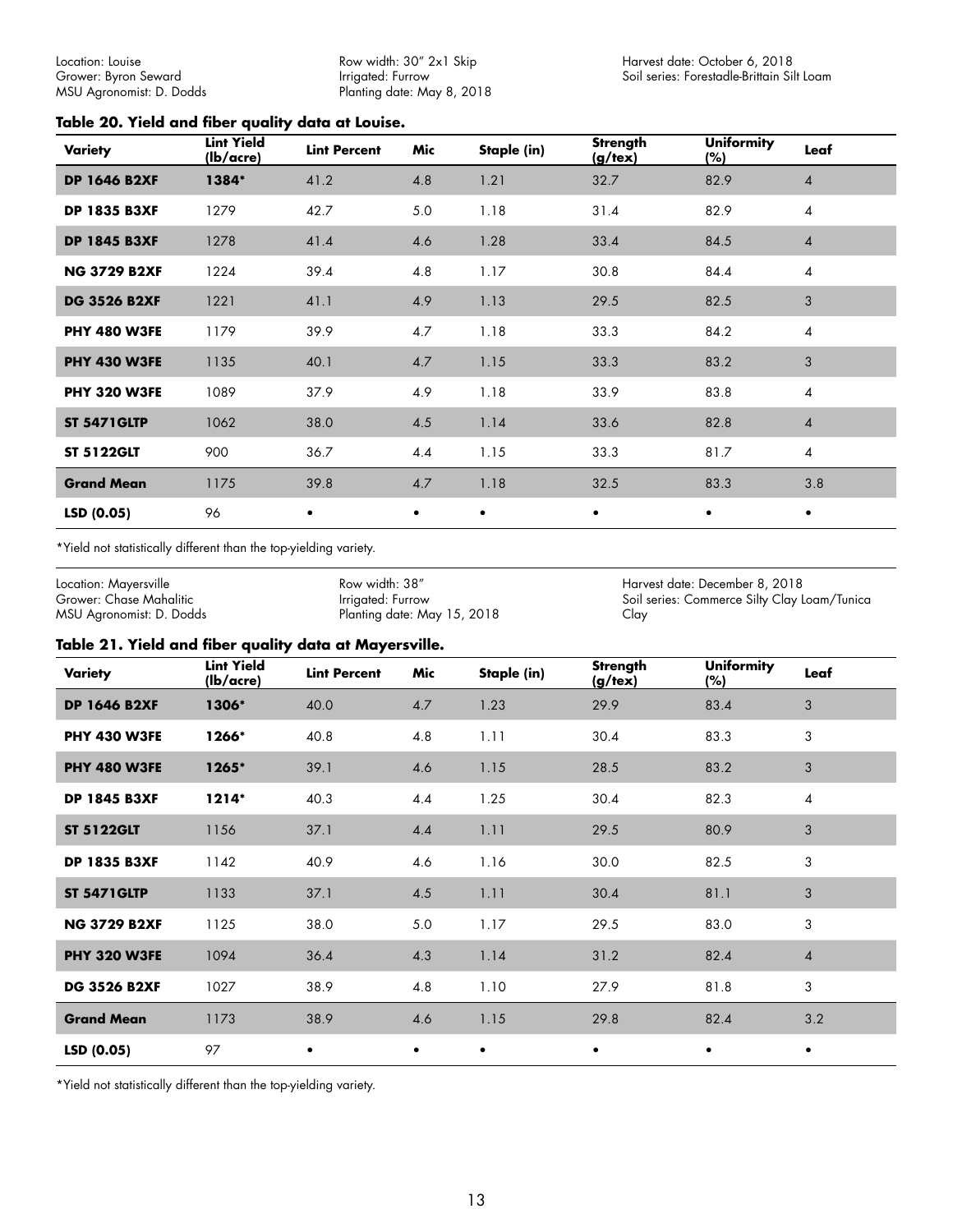<span id="page-13-0"></span>Location: Mattson Grower: B. Flowers MSU Agronomist: D. Dodds

Row width: 40" Irrigated: Furrow Planting date: May 14, 2018 Harvest date: October 3, 2018 Soil series: Dundee Silt Loam/Very Fine Sandy Loam

#### **Table 22. Yield and fiber quality data at Mattson.**

| Variety             | <b>Lint Yield</b><br>$(lb/ \text{acre})$ | <b>Lint Percent</b> | Mic       | Staple (in) | Strength<br>(g/text) | <b>Uniformity</b><br>(%) | Leaf           |
|---------------------|------------------------------------------|---------------------|-----------|-------------|----------------------|--------------------------|----------------|
| <b>PHY 320 W3FE</b> | 1260                                     | 37.3                | 4.6       | 1.20        | 33.7                 | 83.8                     | 5              |
| <b>DP 1646 B2XF</b> | 1225                                     | 39.6                | 4.7       | 1.26        | 31.2                 | 84.0                     | 5              |
| <b>PHY 430 W3FE</b> | 1194                                     | 40.0                | 4.5       | 1.16        | 32.5                 | 85.2                     | 6              |
| <b>DP 1845 B3XF</b> | 1171                                     | 39.3                | 4.2       | 1.28        | 33.5                 | 85.3                     | 5              |
| <b>ST 5471GLTP</b>  | 1163                                     | 37.6                | 4.7       | 1.14        | 34.3                 | 81.3                     | $\overline{4}$ |
| <b>DP 1835 B3XF</b> | 1158                                     | 41.1                | 4.8       | 1.17        | 33.6                 | 82.8                     | 4              |
| <b>ST 5122GLT</b>   | 1087                                     | 37.8                | 4.6       | 1.13        | 31.9                 | 82.2                     | $\overline{4}$ |
| <b>NG 3729 B2XF</b> | 1062                                     | 36.1                | 4.2       | 1.29        | 32.1                 | 85.3                     | 5              |
| <b>PHY 480 W3FE</b> | 1052                                     | 36.6                | 4.5       | 1.20        | 31.2                 | 85.1                     | $\overline{4}$ |
| <b>DG 3526 B2XF</b> | 986                                      | 39.5                | 4.9       | 1.15        | 30.1                 | 84.2                     | 3              |
| <b>Grand Mean</b>   | 1136                                     | 38.5                | 4.6       | 1.20        | 32.4                 | 83.9                     | 4.5            |
| LSD(0.05)           | <b>NS</b>                                | $\bullet$           | $\bullet$ | $\bullet$   | $\bullet$            | $\bullet$                | $\bullet$      |

Location: Mississippi State Grower: Darrin Dodds MSU Agronomist: D. Dodds

Row width: 38" Irrigated: Dryland Planting date: May 2, 2018 Harvest date: October 24, 2018 Soil series: Catalpa/Leeper Silty Clay Loam

#### **Table 23. Yield and fiber quality data at Mississippi State.**

| Variety             | <b>Lint Yield</b><br>(lb/acre) | <b>Lint Percent</b> | Mic       | Staple (in) | <b>Strength</b><br>(g/text) | <b>Uniformity</b><br>(%) | Leaf           |
|---------------------|--------------------------------|---------------------|-----------|-------------|-----------------------------|--------------------------|----------------|
| <b>ST 5471GLTP</b>  | 828*                           | 40.4                | 3.8       | 1.12        | 30.0                        | 79.6                     | $\overline{4}$ |
| <b>ST 5122GLT</b>   | 727*                           | 39.6                | 4.3       | 1.12        | 29.5                        | 80.0                     | $\overline{4}$ |
| <b>DP 1845 B3XF</b> | 669                            | 40.9                | 4.1       | 1.22        | 30.8                        | 82.2                     | 5              |
| <b>DG 3526 B2XF</b> | 659                            | 42.9                | 4.8       | 1.11        | 27.0                        | 81.5                     | 3              |
| <b>NG 3729 B2XF</b> | 654                            | 40.8                | 4.5       | 1.12        | 29.3                        | 81.6                     | $\overline{4}$ |
| <b>DP 1646 B2XF</b> | 641                            | 42.7                | 4.2       | 1.18        | 28.5                        | 81.0                     | 3              |
| <b>PHY 430 W3FE</b> | 635                            | 39.4                | 4.1       | 1.13        | 28.6                        | 81.9                     | $\overline{4}$ |
| <b>PHY 320 W3FE</b> | 618                            | 40.3                | 4.7       | 1.17        | 28.7                        | 81.4                     | $\overline{4}$ |
| <b>PHY 480 W3FE</b> | 550                            | 42.5                | 4.4       | 1.11        | 29.7                        | 81.3                     | $\overline{4}$ |
| <b>DP 1835 B3XF</b> | 435                            | 43.4                | 4.5       | 1.10        | 26.5                        | 80.1                     | $\overline{4}$ |
| <b>Grand Mean</b>   | 642                            | 41.3                | 4.3       | 1.14        | 28.9                        | 81.1                     | 3.9            |
| LSD (0.05)          | 104                            | $\bullet$           | $\bullet$ | $\bullet$   | $\bullet$                   | $\bullet$                | $\bullet$      |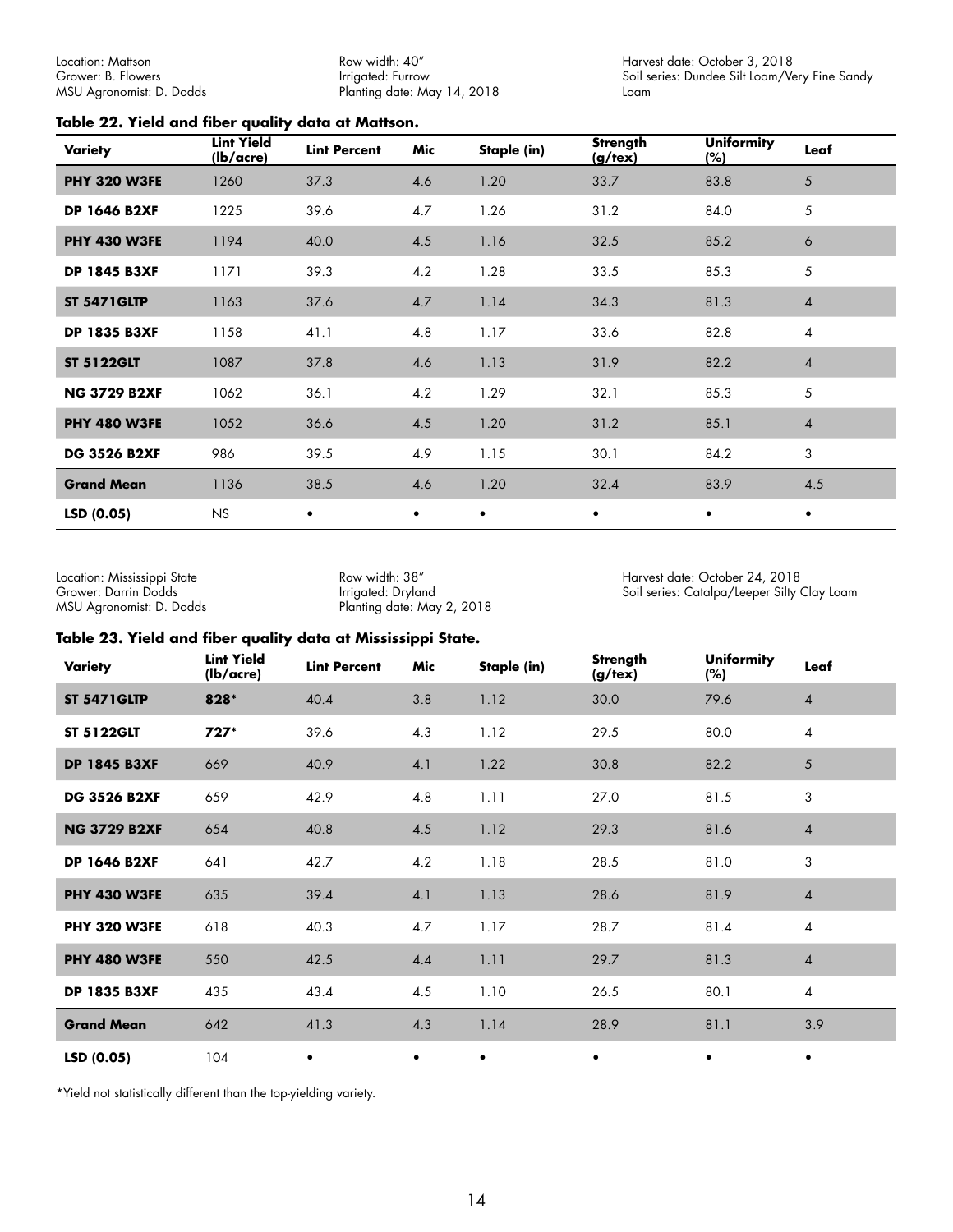<span id="page-14-0"></span>Location: Natchez Grower: Matthew Guedon MSU Agronomist: D. Dodds Row width: 38" Irrigated: Dryland Planting date: May 2, 2018

#### **Table 24. Yield and fiber quality data at Natchez.**

| Variety             | <b>Lint Yield</b><br>$(lb/ \text{acre})$ | <b>Lint Percent</b> | Mic       | Staple (in) | <b>Strength</b><br>$(g/\text{tex})$ | <b>Uniformity</b><br>(%) | Leaf           |
|---------------------|------------------------------------------|---------------------|-----------|-------------|-------------------------------------|--------------------------|----------------|
| <b>DP 1845 B3XF</b> | 1001                                     | 41.5                | 4.4       | 1.26        | 31.1                                | 83.3                     | 5              |
| <b>DP 1646 B2XF</b> | 956                                      | 41.0                | 4.6       | 1.19        | 29.6                                | 81.0                     | $\overline{4}$ |
| <b>DG 3526 B2XF</b> | 931                                      | 41.5                | 4.8       | 1.11        | 27.4                                | 82.7                     | $\overline{4}$ |
| <b>ST 5122GLT</b>   | 834                                      | 38.7                | 4.6       | 1.12        | 30.6                                | 81.7                     | $\overline{4}$ |
| <b>PHY 430 W3FE</b> | 813                                      | 40.6                | 4.6       | 1.15        | 33.3                                | 84.0                     | $\overline{4}$ |
| <b>DP 1835 B3XF</b> | 812                                      | 38.8                | 4.8       | 1.17        | 30.5                                | 82.1                     | 5              |
| <b>ST 5471GLTP</b>  | 776                                      | 37.9                | 4.5       | 1.13        | 30.4                                | 81.8                     | $\overline{4}$ |
| <b>NG 3729 B2XF</b> | 769                                      | 41.5                | 4.9       | 1.18        | 30.0                                | 82.2                     | 5              |
| <b>PHY 480 W3FE</b> | 694                                      | 38.4                | 4.5       | 1.18        | 32.2                                | 83.9                     | $\overline{4}$ |
| <b>Grand Mean</b>   | 843                                      | 40.7                | 4.6       | 1.17        | 30.9                                | 82.5                     | 4.4            |
| LSD(0.05)           | <b>NS</b>                                | $\bullet$           | $\bullet$ | $\bullet$   | $\bullet$                           | $\bullet$                | $\bullet$      |

Location: West Point Grower: Ben Harlow MSU Agronomist: C. Stokes

Row width: 30" Irrigated: Dryland Planting date: May 25, 2018 Harvest date: October 29, 2018 Soil series: Houston Clay

#### **Table 25. Yield and fiber quality data at West Point.**

| Variety             | <b>Lint Yield</b><br>$(lb/ \text{acre})$ | <b>Lint Percent</b> | Mic       | Staple (in) | <b>Strength</b><br>(g/text) | <b>Uniformity</b><br>(%) | Leaf           |
|---------------------|------------------------------------------|---------------------|-----------|-------------|-----------------------------|--------------------------|----------------|
| <b>ST 5471GLTP</b>  | 903                                      | 42.0                | 4.8       | 1.08        | 29.3                        | 80.4                     | $\overline{4}$ |
| <b>PHY 430 W3FE</b> | 893                                      | 41.8                | 4.8       | 1.03        | 27.8                        | 80.0                     | $\overline{4}$ |
| <b>PHY 480 W3FE</b> | 886                                      | 42.4                | 4.9       | 1.08        | 31.4                        | 82.9                     | 5              |
| <b>DG 3526 B2XF</b> | 870                                      | 41.2                | 5.0       | 1.09        | 29.3                        | 81.8                     | 5              |
| <b>ST 5122GLT</b>   | 854                                      | 40.1                | 4.6       | 1.10        | 30.6                        | 81.8                     | $\overline{4}$ |
| <b>DP 1835 B3XF</b> | 818                                      | 41.4                | 4.9       | 1.09        | 26.8                        | 80.4                     | 5              |
| <b>DP 1845 B3XF</b> | 817                                      | 44.2                | 4.7       | 1.13        | 30.7                        | 80.9                     | 6              |
| <b>DP 1646 B2XF</b> | 812                                      | 45.0                | $5.0$     | 1.16        | 29.9                        | 81.6                     | $\overline{4}$ |
| <b>NG 3729 B2XF</b> | 811                                      | 41.3                | $5.0$     | 1.12        | 30.3                        | 84.0                     | $\sqrt{5}$     |
| <b>PHY 320 W3FE</b> | 784                                      | 43.5                | 4.7       | 1.08        | 28.9                        | 82.8                     | 5              |
| <b>Grand Mean</b>   | 845                                      | 42.3                | 4.8       | 1.10        | 29.5                        | 81.7                     | $4.7\,$        |
| LSD(0.05)           | <b>NS</b>                                | $\bullet$           | $\bullet$ | $\bullet$   | $\bullet$                   | $\bullet$                | $\bullet$      |